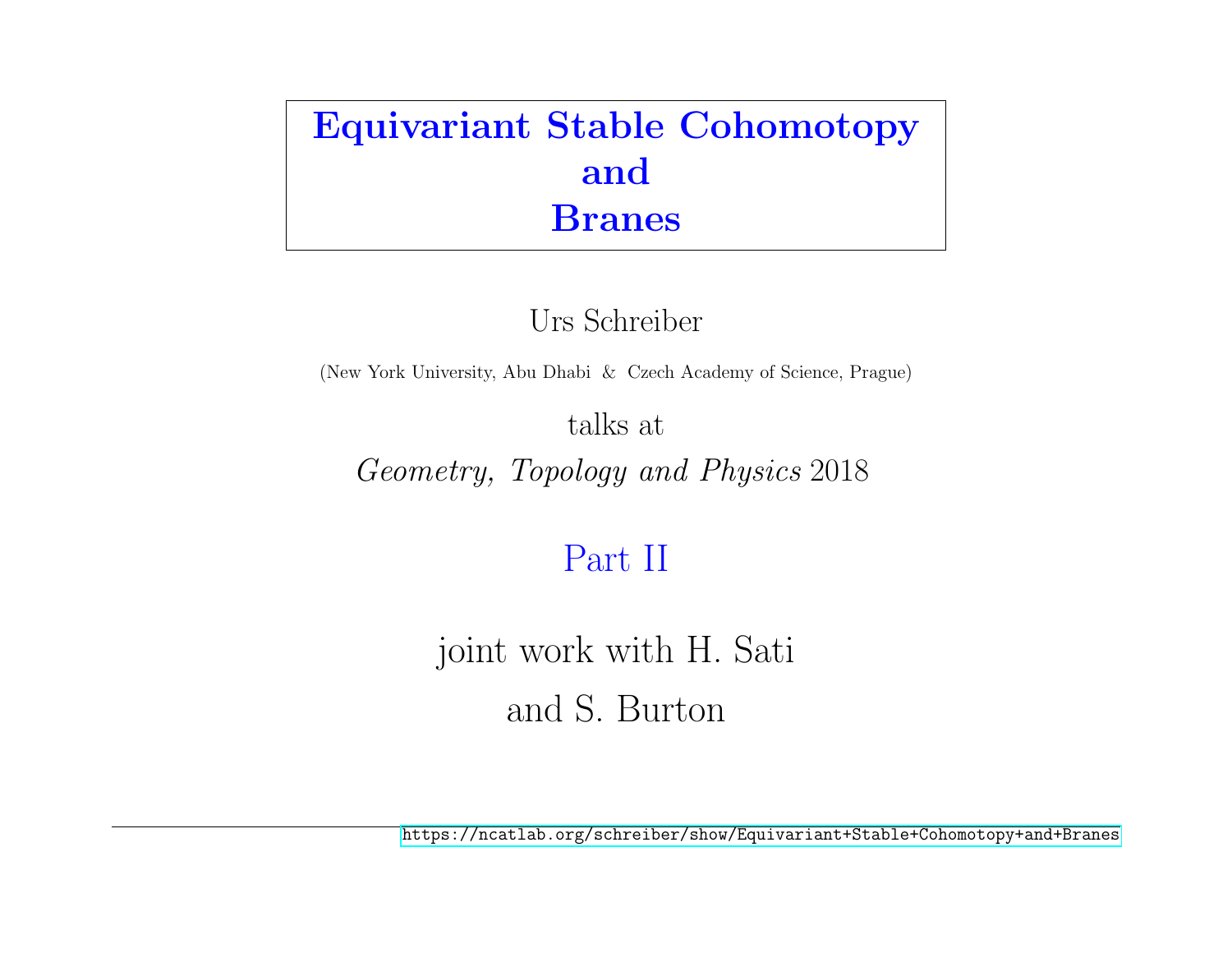## Recall conclusion of [Part I](https://ncatlab.org/schreiber/show/Equivariant+Stable+Cohomotopy+and+Branes):

A compelling candidate for M-brane charge cohomology theory is...

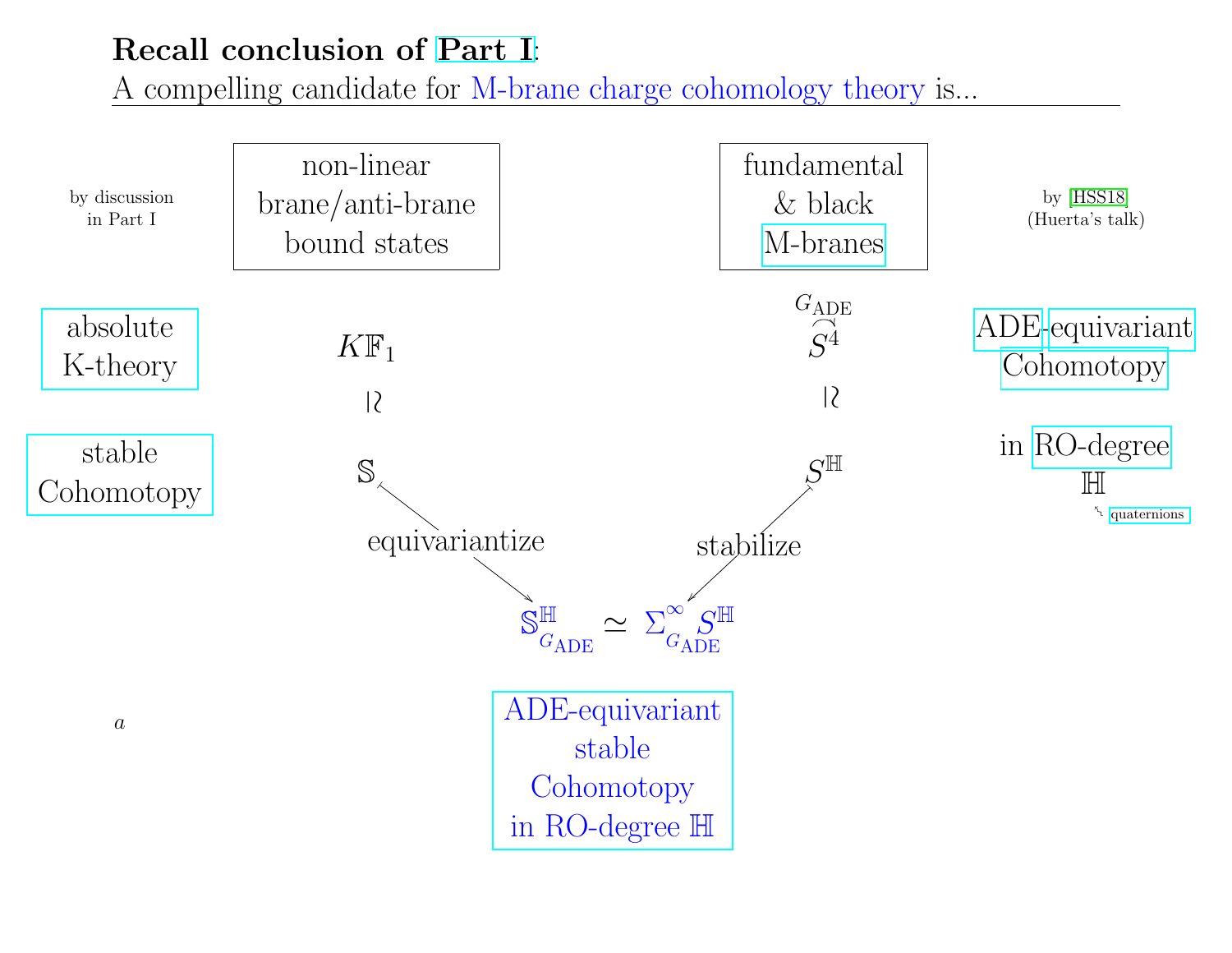<span id="page-2-0"></span>

Hypothesis  $H$  predicts M-brane charge groups:

 $\mathbb H$  $G_{\mathrm{ADE}}$  $\left($  $\overline{X}$  $\overline{a}$  $\mathcal{L}$ 

11d spacetime orbifold

How does this compare to / clarify folklore of [perturbative string theory:](https://ncatlab.org/nlab/show/string+theory)

- [intersecting](https://ncatlab.org/nlab/show/intersecting+D-brane+model) [MK6-branes](https://ncatlab.org/nlab/show/Kaluza-Klein+monopole)  $\rightsquigarrow$  [fractional D-branes](https://ncatlab.org/nlab/show/fractional+D-brane) ?
- [M-theoretic](https://ncatlab.org/nlab/show/M-theory) ["discrete torsion"](https://ncatlab.org/nlab/show/discrete+torsion) of fractional M5-branes?
- [GUT](https://ncatlab.org/nlab/show/GUT) at [E-type singularities](https://ncatlab.org/nlab/show/ADE+singularity) ?
- $\bullet\;\cdot\;\cdot\;\cdot$

This we discuss now  $\longrightarrow$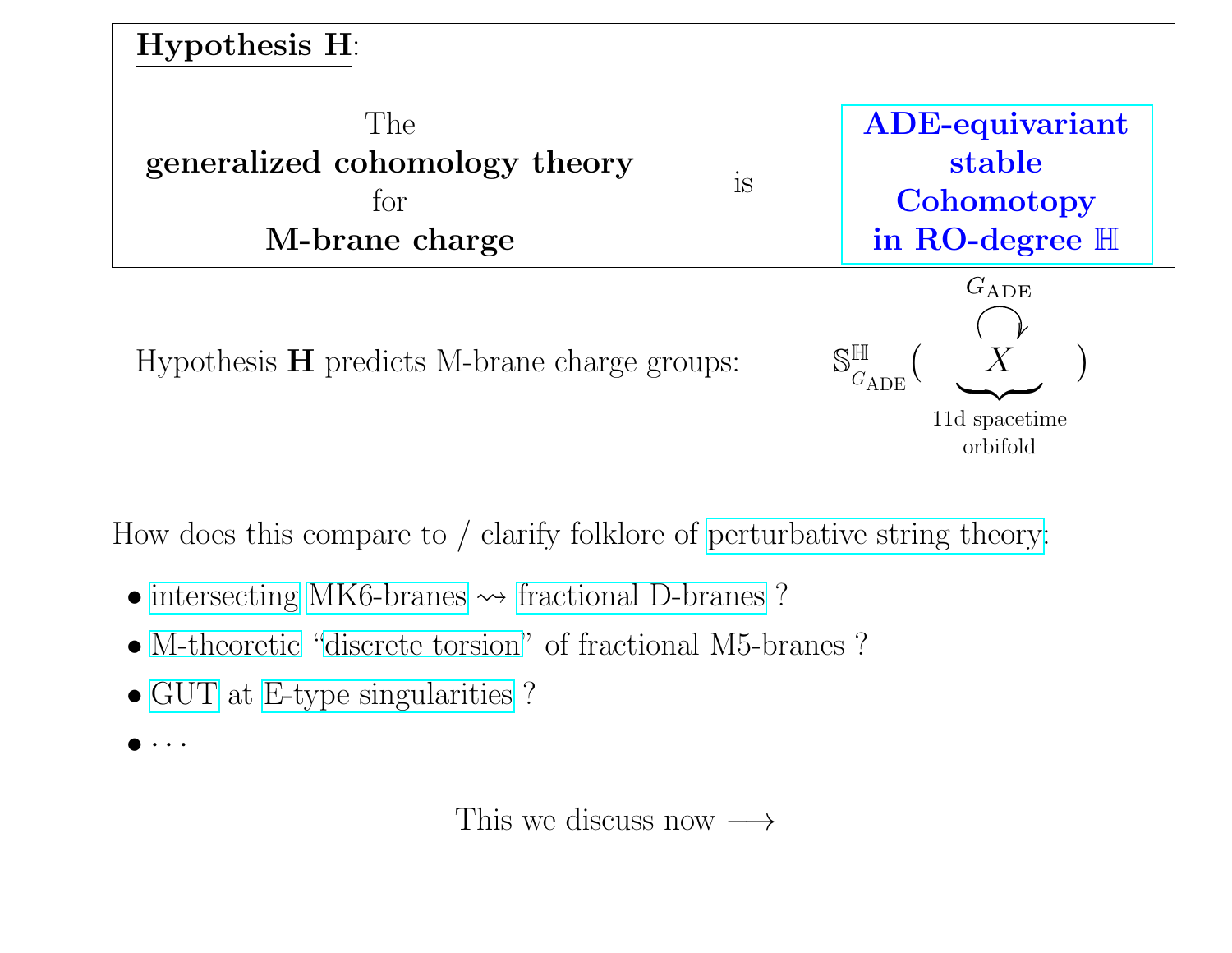#### 1. **Identify** suitable comparison homomorphism

|             | putative                                                |                         |                                            | putative                   |  |
|-------------|---------------------------------------------------------|-------------------------|--------------------------------------------|----------------------------|--|
|             | M-brane charge                                          | $``\beta \circ \alpha"$ |                                            | D-brane charge             |  |
|             | $\ln$                                                   | putative                |                                            | in<br>equivariant K-theory |  |
|             | equivariant stable Cohomotopy                           |                         | perturbative                               |                            |  |
|             | approximation                                           |                         |                                            |                            |  |
|             |                                                         |                         | D-brane configurations<br>that do not lift |                            |  |
|             | the <b>co-kernel</b> of $\beta \circ \alpha$ ; reflects |                         |                                            |                            |  |
|             |                                                         |                         | to M-theory                                |                            |  |
| 2. Compute: |                                                         |                         | M-brane degrees of freedom                 |                            |  |
|             | the <b>kernel</b> of $\beta \circ \alpha$ ;             | reflects                | invisible in<br>perturbative string theory |                            |  |
|             |                                                         |                         |                                            |                            |  |
|             |                                                         |                         |                                            |                            |  |

**[Hypothesis H](#page-2-0) finds support** if the **cokernel of**  $\beta \circ \alpha$  is

1. **small**  $\Leftrightarrow$  putative M-brane charge mostly reproduces string theory folklore,

2. **plausible**  $\Leftrightarrow$  the putative [D-brane](https://ncatlab.org/nlab/show/D-brane) states in the co-kernel are dubious.

If so, Hypothsis **H** predicts the **kernel of**  $\beta \circ \alpha$  as hidden M-theoretic DOFs.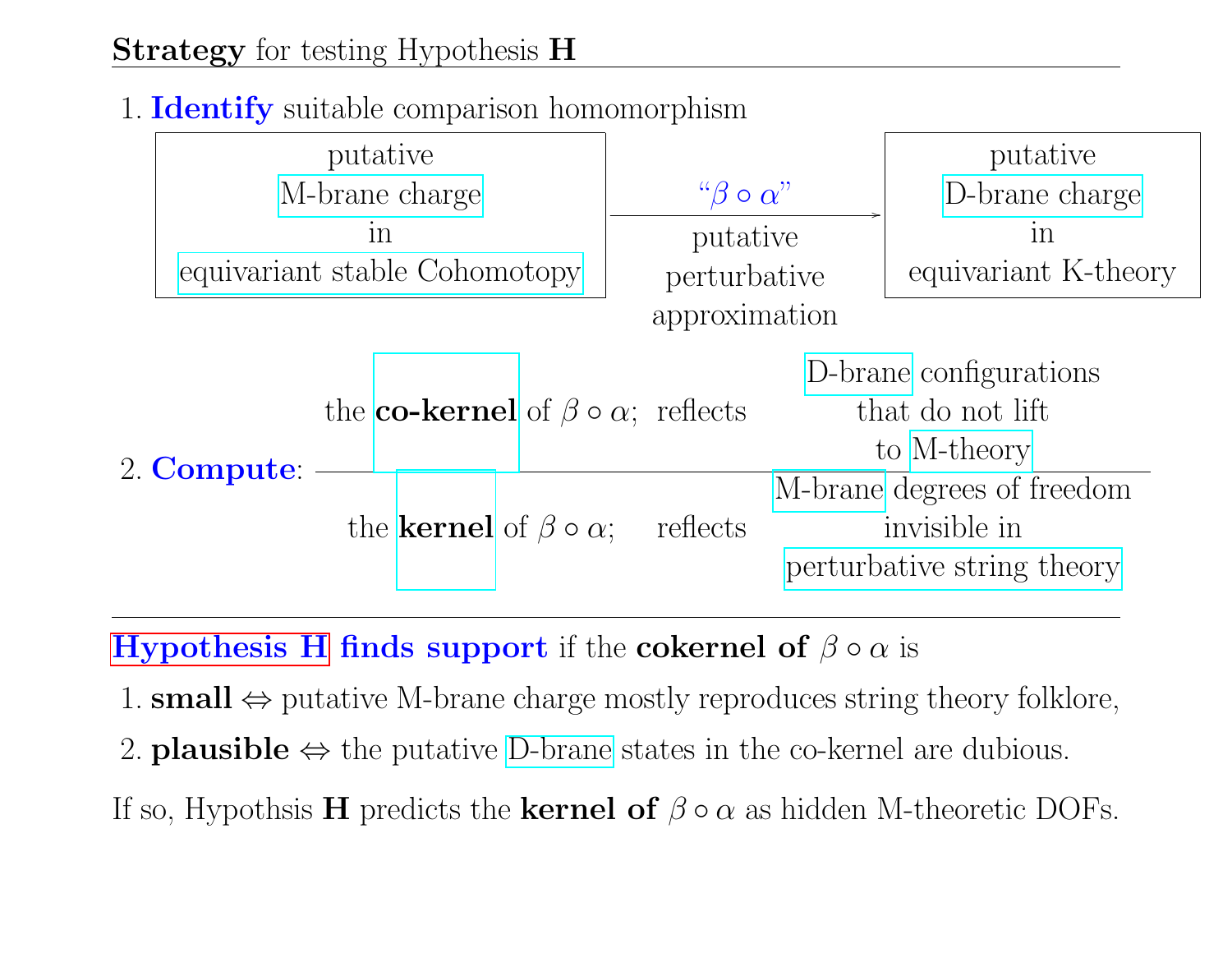Since the [sphere spectrum](https://ncatlab.org/nlab/show/sphere+spectrum) S is the [initial](https://ncatlab.org/nlab/show/terminal+object+in+a+quasi-category) [commutative ring spectrum,](https://ncatlab.org/nlab/show/E-infinity-ring) there is a unique multiplicative comparison morphism from [stable cohomotopy](https://ncatlab.org/nlab/show/stable+cohomotopy) to every other [multiplicative cohomology theory](https://ncatlab.org/nlab/show/multiplicative+cohomology+theory)  $\mathcal{A}$ , called the [equivariant generalized Boardman homomorphism](https://ncatlab.org/nlab/show/Boardman+homomorphism)

> $\mathbb{S}^{\alpha}$  $\frac{\alpha _G}{G}(X) \frac{G_A}{\longrightarrow} {\cal A}^\alpha _G (X)$

Here we present two cases:

1. [Comparison map A](#page-5-0) to

K-theory and RR-charge of fractional D-branes

2. [Comparison map B](#page-17-0) to

ordinary cohomology and "discrete torsion" of fractional M5-branes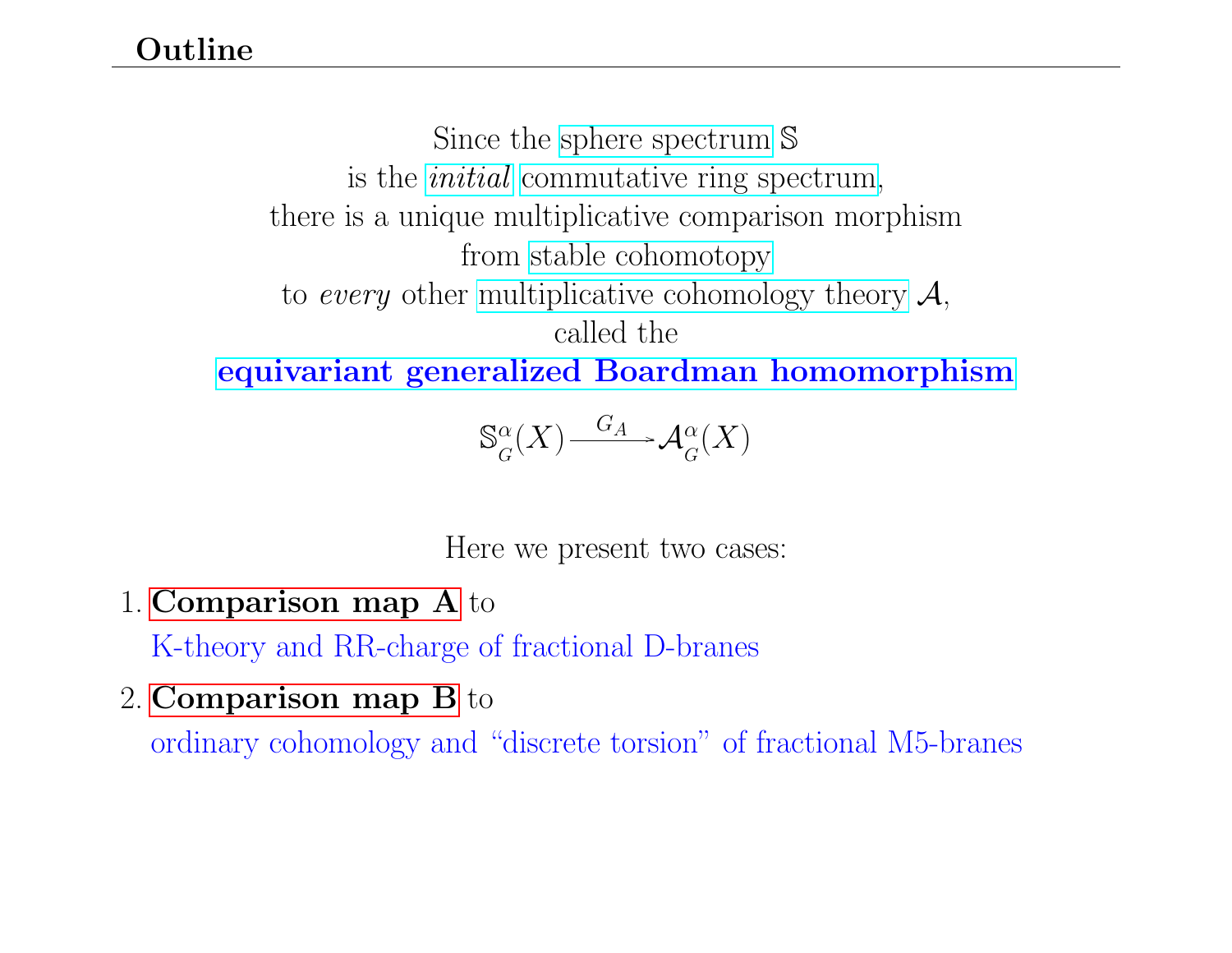## Comparison A to

# K-theory

<span id="page-5-0"></span>and fractional RR-charge of D-branes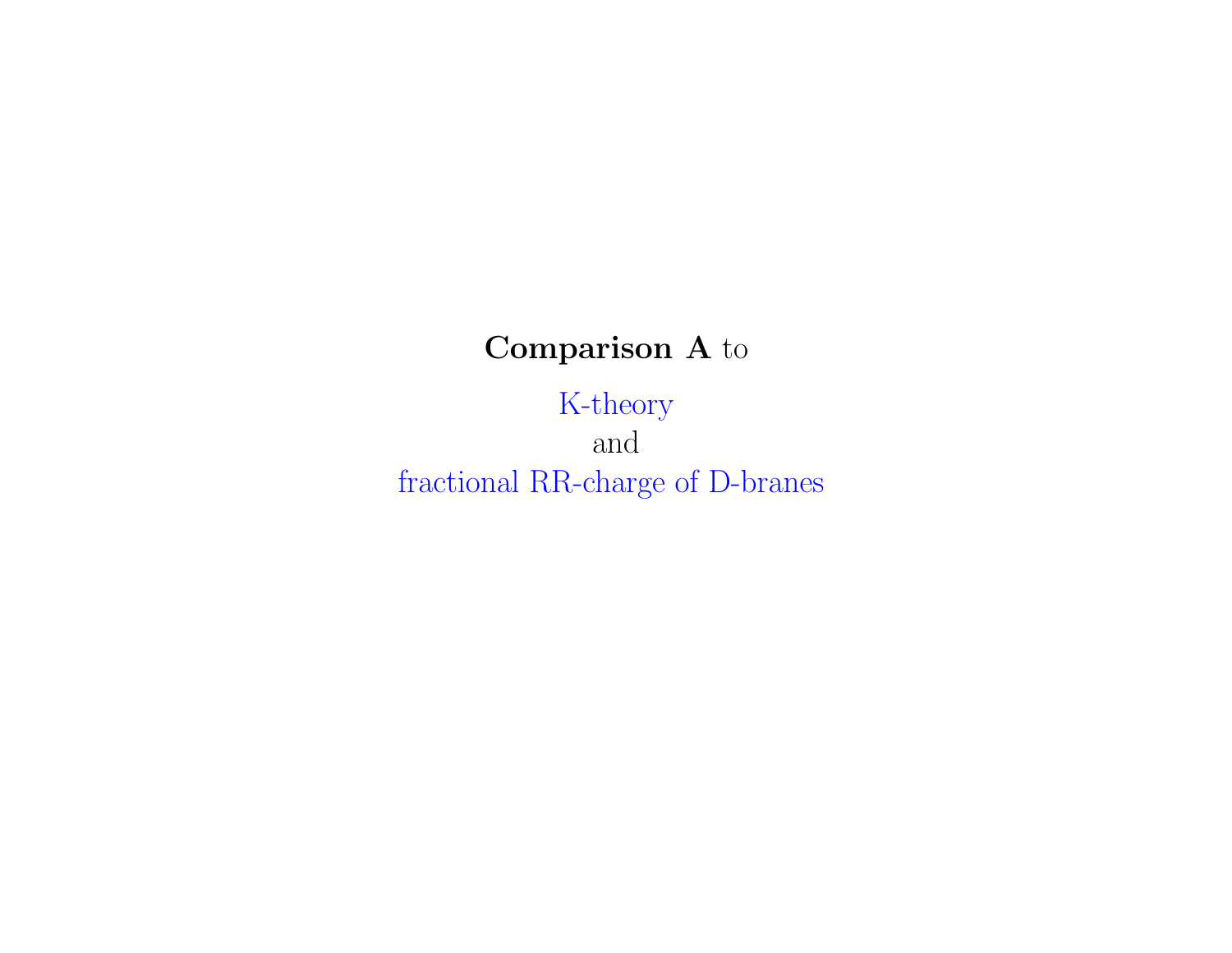| Dynkin<br>Label        | Finite<br>subgroup<br>of $SU(2)$ | Name of<br>group   |  |  |  |
|------------------------|----------------------------------|--------------------|--|--|--|
| $\mathbb{A}_{n\geq 1}$ | $\mathbb{Z}_{n+1}$               | Cyclic             |  |  |  |
| $\mathbb{D}_{n\geq 4}$ | $2D_{2(n-2)}$                    | Binary dihedral    |  |  |  |
| $\mathbb{E}_6$         | 2T                               | Binary tetrahedral |  |  |  |
| $\mathbb{E}_7$         | 2()                              | Binary octahedral  |  |  |  |
| $\mathbb{E}_8$         | 2I                               | Binary icosahedral |  |  |  |

Assumption: In the following, consider finite groups

 $G = G_{DE} \subset \mathbb{E} \subset \mathrm{SU}(2)$ in the D- or E-series and in the exceptional subgroup lattice.  $\frac{\text{next slide}}{\text{next side}}$ 

#### Implies in particular:

G[-orbi-folds](https://ncatlab.org/nlab/show/orbifold#ReferencesInStringTheory) are G-[orienti-folds](https://ncatlab.org/nlab/show/orientifold), the relevant K-theory for [fractional D-brane charge](https://ncatlab.org/nlab/show/fractional+D-brane) at G-fixed points is [is KO-theory](https://ncatlab.org/nlab/show/KO-theory)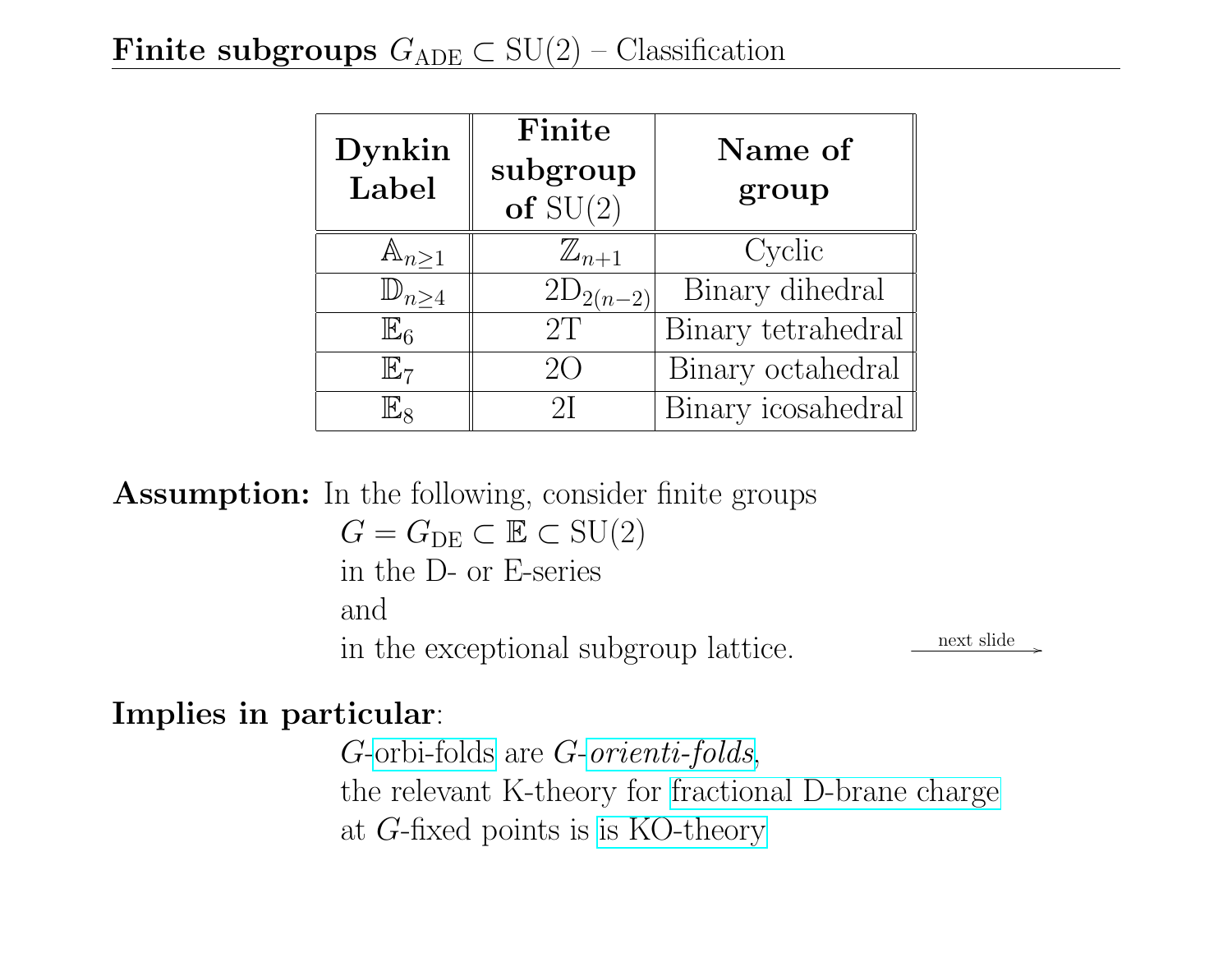## Finite subgroups  $G_{ADE} \subset SU(2)$  – Exceptional subgroup lattice

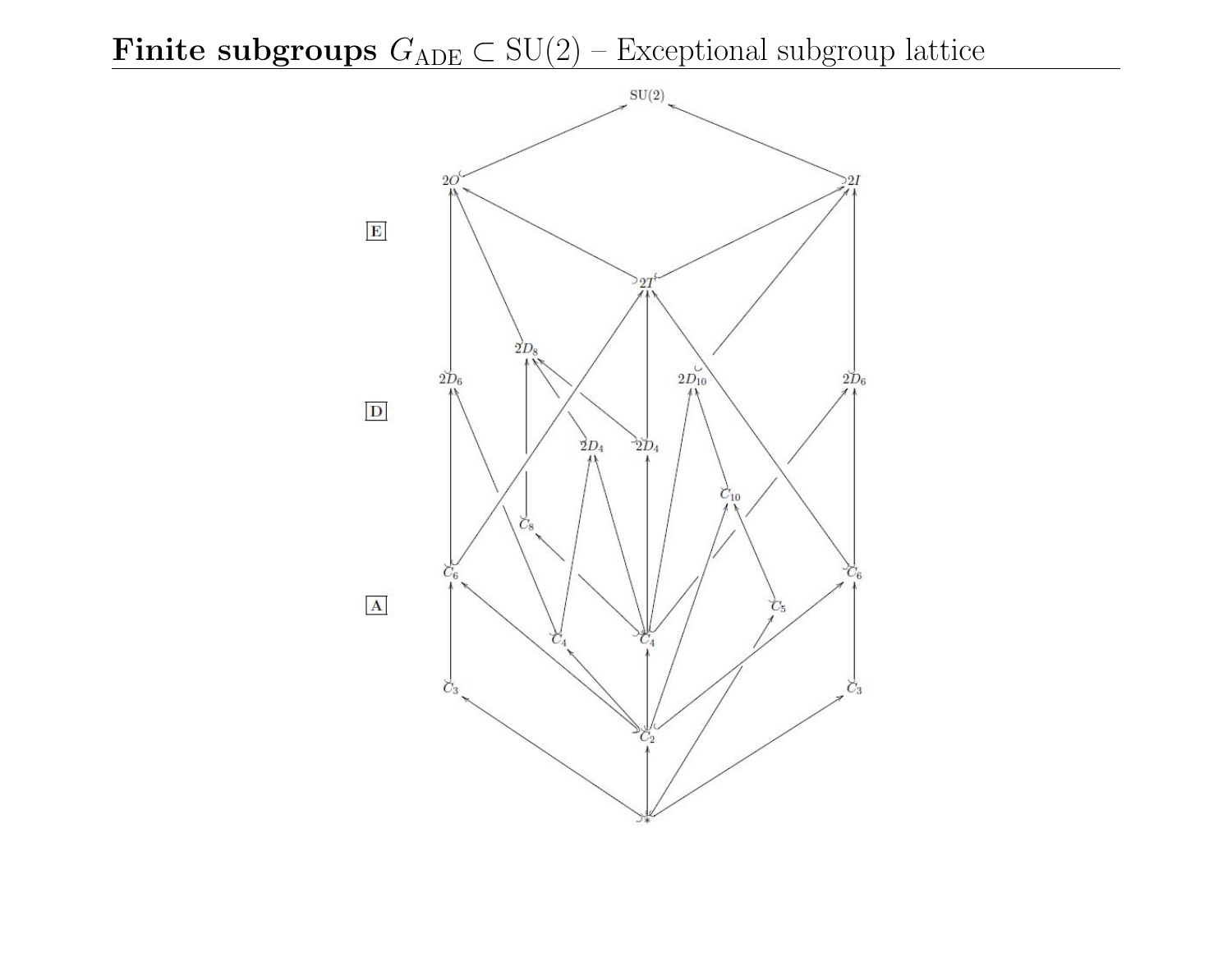#### The comparison homomorphism A

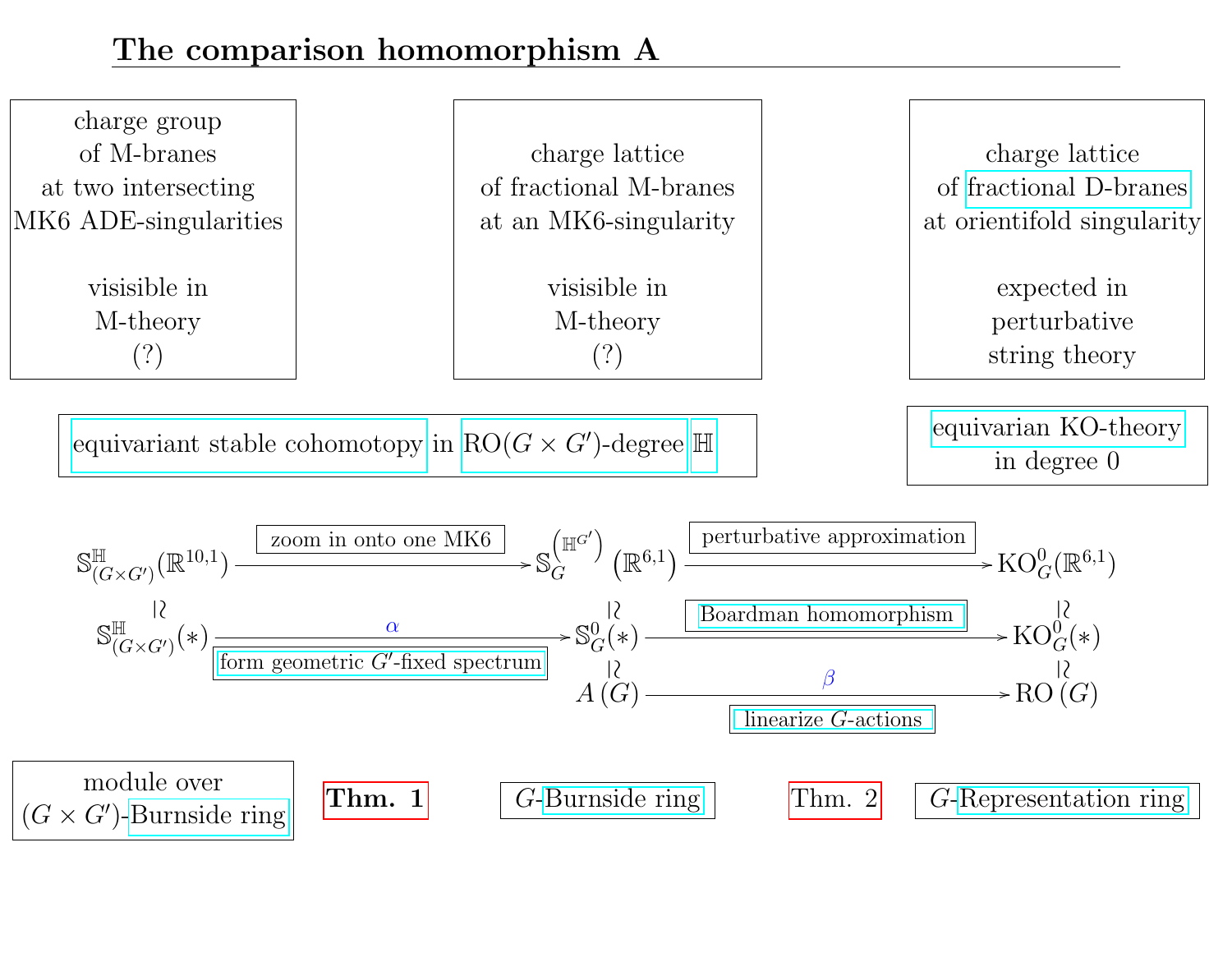#### <span id="page-9-0"></span>Theorem 1

charge group of M-branes at two intersecting MK6 ADE-singularities

> visisible in [M-theory](https://ncatlab.org/nlab/show/M-theory) (?)

charge lattice of fractional M-branes at an MK6-singularity

> visisible in [M-theory](https://ncatlab.org/nlab/show/M-theory) (?)

Proof. Use Prop. II 9.13 in [\[LewisMaySteinberger86\]](#page-24-1).  $\Box$ 

[equivariant stable cohomotopy](https://ncatlab.org/nlab/show/equivariant+stable+cohomotopy) in  $RO(G \times G')$ -degree  $\mathbb H$  $\mathbb H$ 



G[-Burnside ring](https://ncatlab.org/nlab/show/Burnside+ring) hence:  $\text{coker}(\beta \circ \alpha) \simeq \text{coker}(\beta)$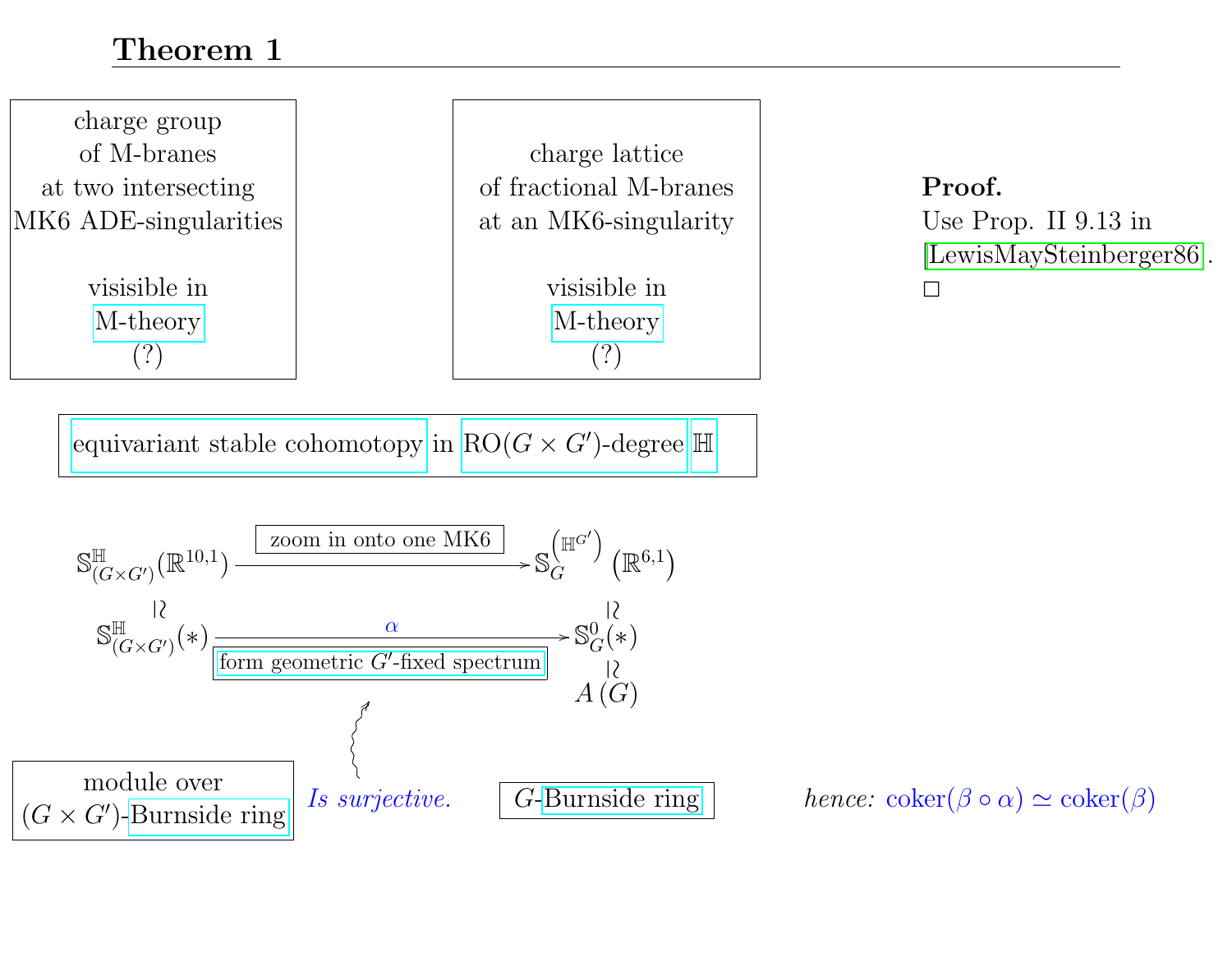#### The comparison homomorphism A

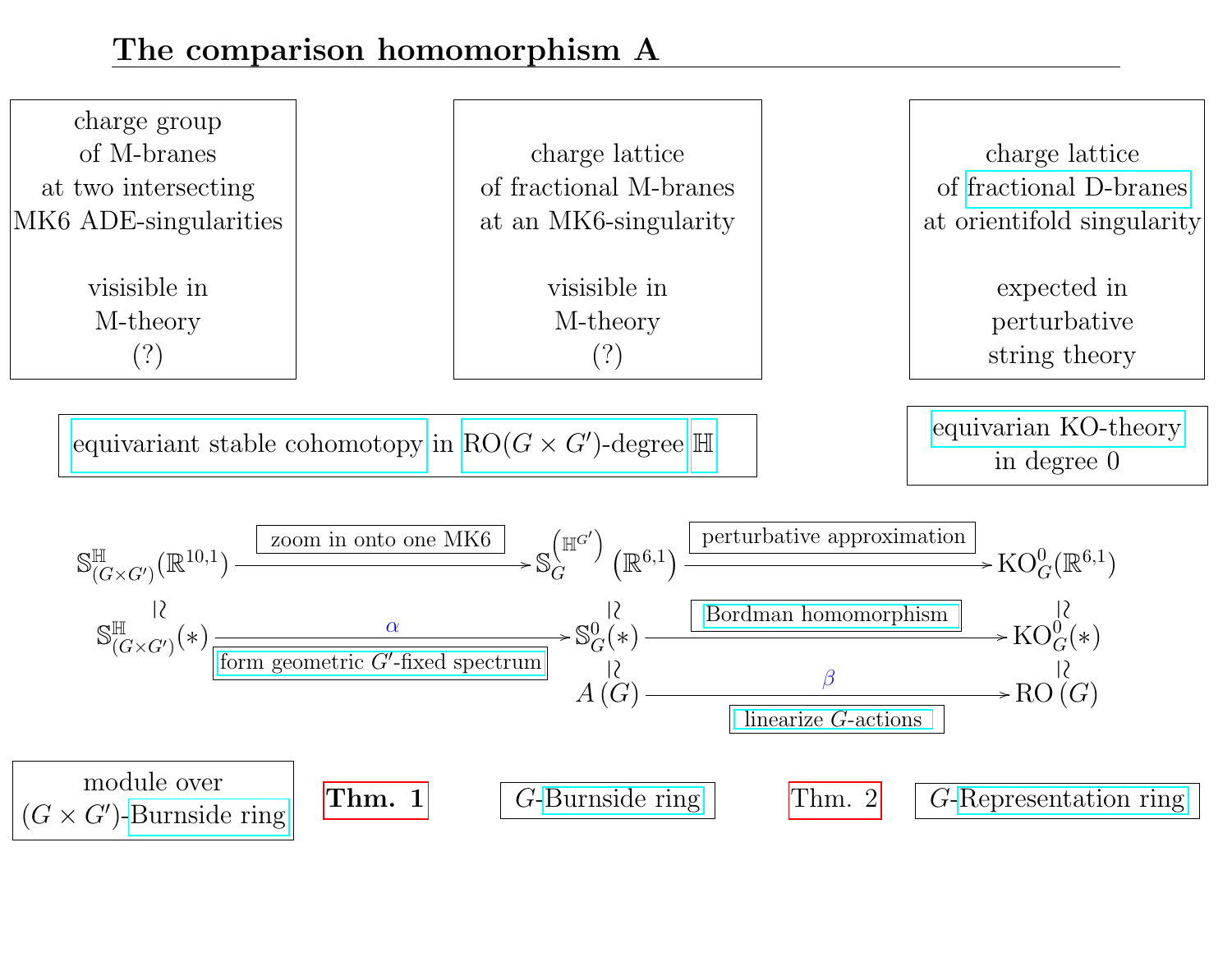#### Theorem 2

<span id="page-11-0"></span>

 $RO<sup>irrational</sup>(G)$ G[-Representation ring](https://ncatlab.org/nlab/show/representation+ring)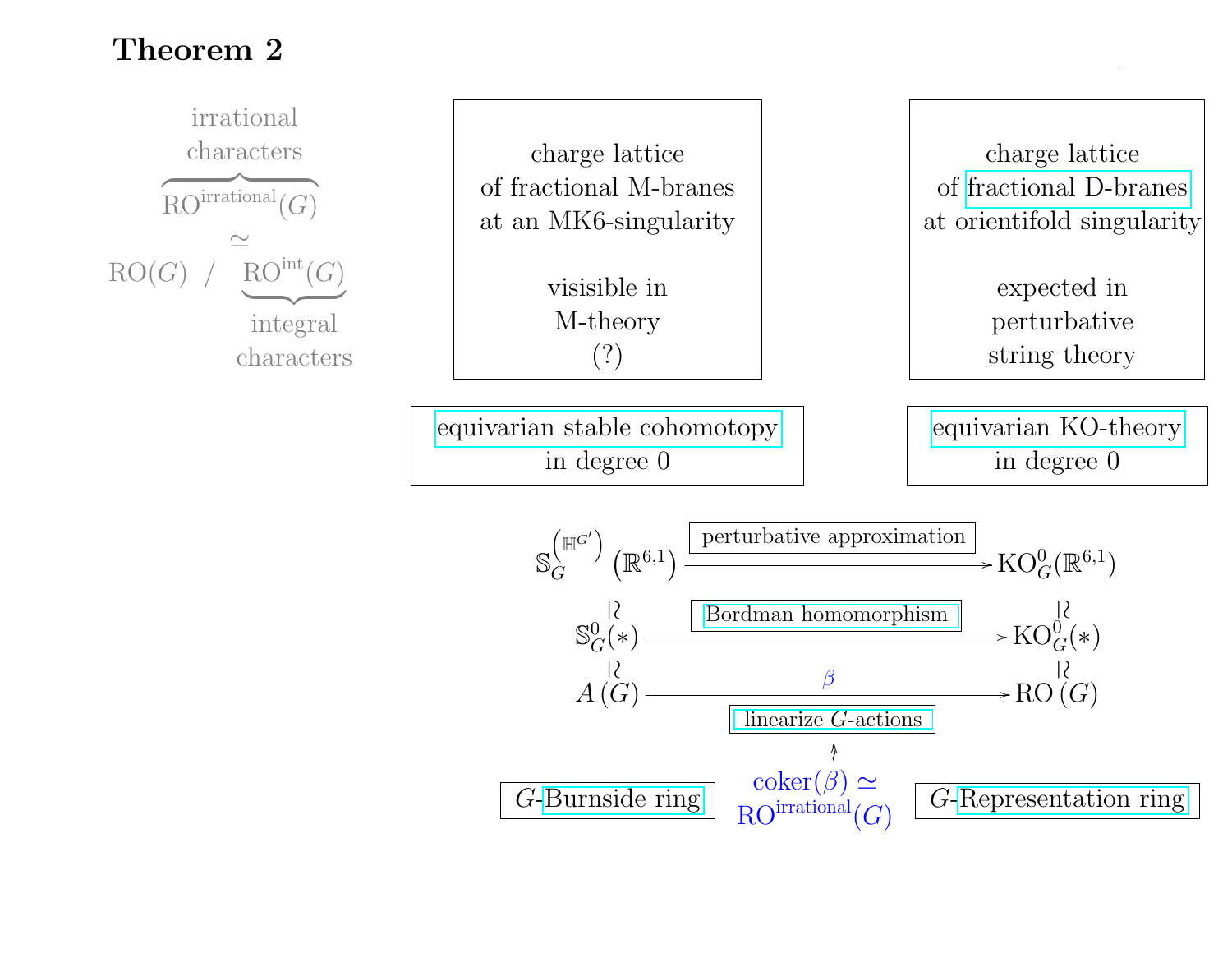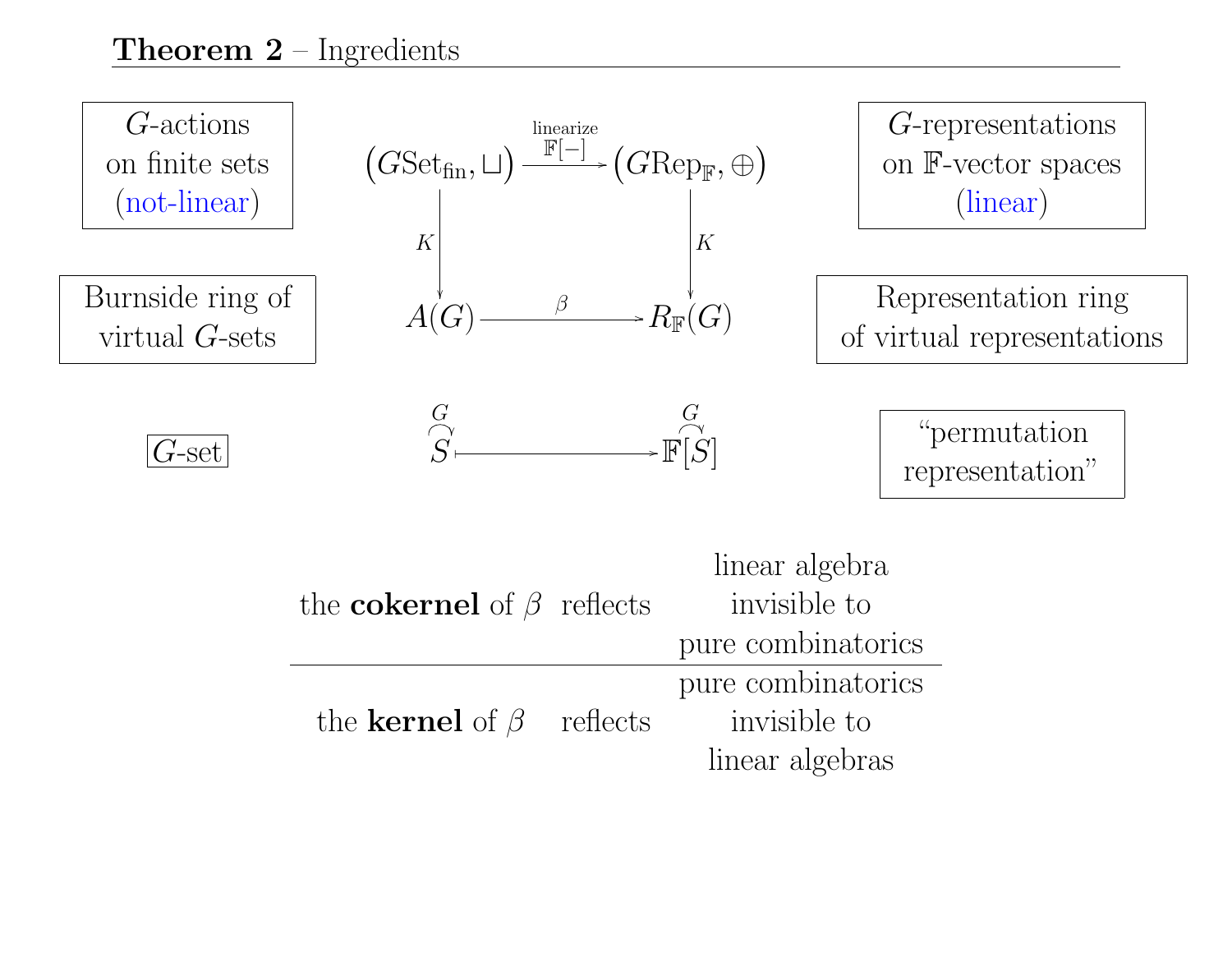### Compute:

- 1. set of conjugacy classes  $\{[H_i]\}$  of subgroups  $H \subset G$
- 2. the Burnside product  $[G/H_i] \times [G/H_j] = \bigsqcup$  $\ell$  $n_i^{\ell}$  $_{ij}^\ell$   $\, \cdot \, [G/H_\ell]$

 $\sum_{\text{violet}}$ structure constants

· mult

- 3. its matrix of total multiplicities mult<sub>ij</sub> :=  $\sum$  $\ell$  $n_i^{\ell}$ ij
- 4. its integral row reduction

 $\sum_{\text{max}}$ upper triangular  $H$   $\leq U$  $\in$  GL $(N, \mathbb{Z})$ 

**Lemma.** The rows of H span im( $\beta$ )  $\subset R_{\mathbb{F}}(G)$ .

This yields an effective algorithm computing coker( $\beta$ ) =  $R_{\mathbb{F}}(G)/\text{im}(\beta)$ 

Simon Burton has implemented this algorithm in Python.

 $\Rightarrow$  **Proof of Theorem 2:** By brute force automatized computation.  $\Box$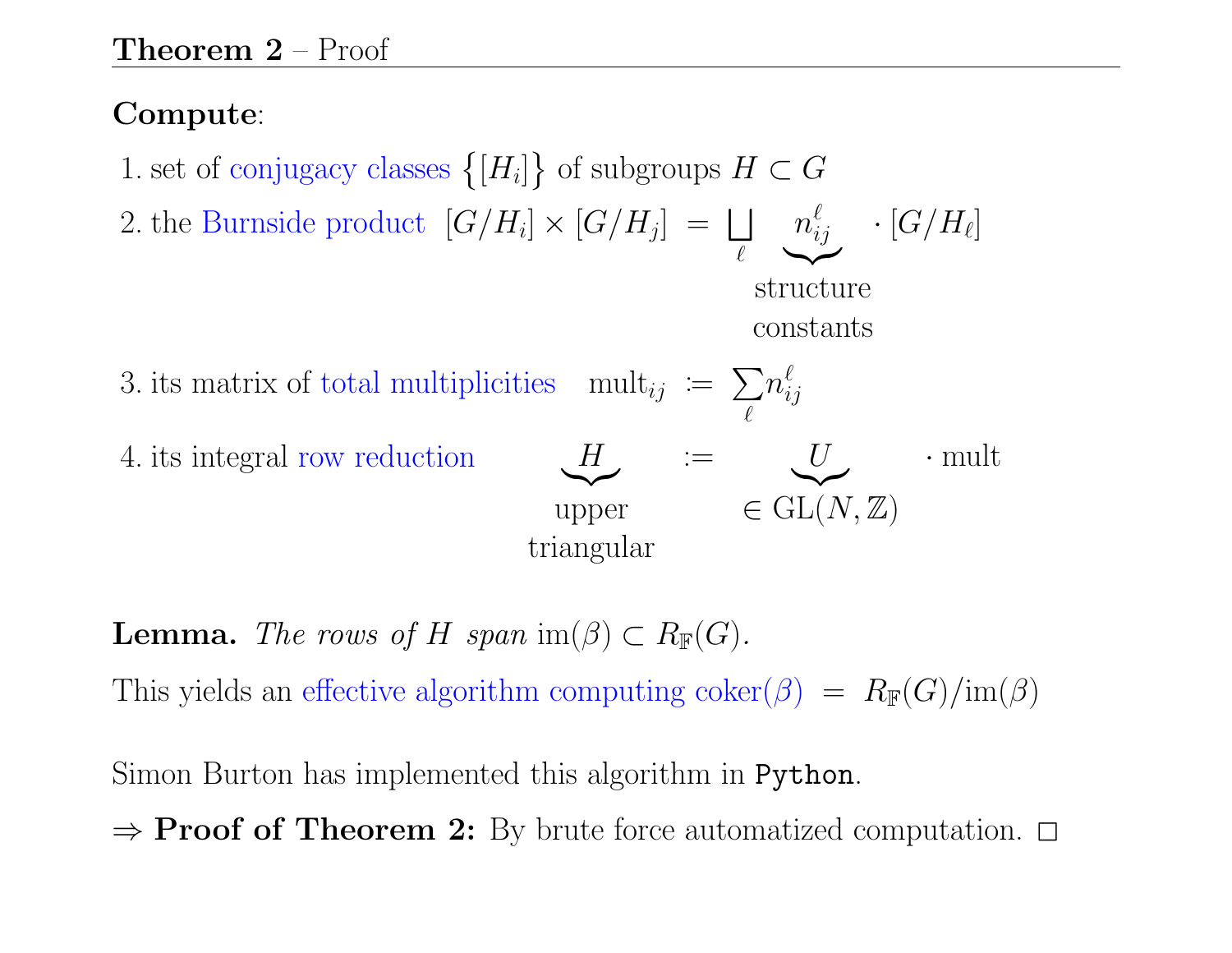## Theorem 2 - Proof

|               | coker     | $A(G) \stackrel{\beta_{\mathbb{F}}}{\rightarrow} R_{\mathbb{F}}(G)$ |                                                                                                                         |                                                                                                                           | $A(G) \stackrel{\beta^{\rm int}_{\mathbb{F}}}{\to} R^{\rm int}_{\mathbb{F}}(G)$ |                          |                                                                                                                           |  |
|---------------|-----------|---------------------------------------------------------------------|-------------------------------------------------------------------------------------------------------------------------|---------------------------------------------------------------------------------------------------------------------------|---------------------------------------------------------------------------------|--------------------------|---------------------------------------------------------------------------------------------------------------------------|--|
|               |           |                                                                     | ground field $\mathbb F$                                                                                                |                                                                                                                           |                                                                                 | ground field $\mathbb F$ |                                                                                                                           |  |
|               |           | Q                                                                   | $\mathbb{R}$                                                                                                            | $\mathbb{C}$                                                                                                              | $\mathbb{Q}$                                                                    | $\mathbb R$              | $\mathbb{C}$                                                                                                              |  |
|               | $2D_4$    | $\overline{0}$                                                      | $\overline{0}$                                                                                                          | $\frac{\mathbb{Z}[\rho_5]}{\mathbb{Z}[2\rho_5]}$                                                                          | $\overline{0}$                                                                  | $\Omega$                 | $\frac{\mathbb{Z}[\rho_5]}{\mathbb{Z}[2\rho_5]}$                                                                          |  |
| $\mathcal{C}$ | $2D_6$    | $\overline{0}$                                                      | $\overline{0}$                                                                                                          | $\frac{\mathbb{Z}[\rho_3,\rho_4,\rho_6]}{\mathbb{Z}[\rho_3+\rho_4,2\rho_6]}$                                              | $\overline{0}$                                                                  | $\overline{0}$           | $\frac{\mathbb{Z}[\rho_6]}{\mathbb{Z}[2\rho_6]}$                                                                          |  |
| finite group  | $2D_8$    | $\overline{0}$                                                      | $\frac{\mathbb{Z}[2\rho_6,2\rho_7]}{\mathbb{Z}[2\rho_6+2\rho_7]}$                                                       | $\frac{\mathbb{Z}[\rho_6,\rho_7]}{\mathbb{Z}[2\rho_6+2\rho_7]}$                                                           | $\overline{0}$                                                                  | $\overline{0}$           | $\frac{\mathbb{Z}[\rho_6+\rho_7]}{\mathbb{Z}[2\rho_6+2\rho_7]}$                                                           |  |
|               | $2D_{10}$ | $\overline{0}$                                                      | $\frac{\mathbb{Z}[\rho_3,\rho_4,\rho_5,\rho_6,\rho_7,\rho_8]}{\mathbb{Z}[\rho_3+\rho_4,\rho_5+\rho_6,2\rho_7+2\rho_8]}$ | $\frac{\mathbb{Z}[\rho_3,\rho_4,\rho_5,\rho_6,2\rho_7,2\rho_8]}{\mathbb{Z}[\rho_3+\rho_4,\rho_5+\rho_6,2\rho_7+2\rho_8]}$ | $\overline{0}$                                                                  | $\overline{0}$           | $\frac{\mathbb{Z}[\rho_7+\rho_8]}{\mathbb{Z}[2\rho_7+2\rho_8]}$                                                           |  |
|               | $2D_{12}$ | $\overline{0}$                                                      | $\frac{\mathbb{Z}[\rho_7,\rho_8,\rho_9]}{\mathbb{Z}[2\rho_7,2\rho_8+2\rho_9]}$                                          | $\frac{\mathbb{Z}[2\rho_8, 2\rho_9]}{\mathbb{Z}[2\rho_8 + 2\rho_9]}$                                                      | $\overline{0}$                                                                  | $\overline{0}$           | $\frac{\mathbb{Z}[\rho_7]}{\mathbb{Z}[2\rho_7]}$                                                                          |  |
|               | 2T        | $\overline{0}$                                                      | $\overline{0}$                                                                                                          | $\frac{\mathbb{Z}[\rho_2,\rho_2^*,\rho_4,\rho_4^*,\rho_5]}{\mathbb{Z}[\rho_2+\rho_2^*,\rho_4+\rho_4^*,2\rho_5]}$          | $\overline{0}$                                                                  | $\overline{0}$           | $\frac{\mathbb{Z}[\rho_5]}{\mathbb{Z}[2\rho_5]}$                                                                          |  |
|               | 2O        | $\overline{0}$                                                      | $\frac{\mathbb{Z}[2\rho_6,2\rho_7]}{\mathbb{Z}[2\rho_6+2\rho_7]}$                                                       | $\frac{\mathbb{Z}[\rho_6,\rho_7,\rho_8]}{\mathbb{Z}[2\rho_6+2\rho_7,2\rho_8]}$                                            | $\overline{0}$                                                                  | $\overline{0}$           | $\frac{\mathbb{Z}[\rho_8]}{\mathbb{Z}[2\rho_8]}$                                                                          |  |
|               | 2I        | $\overline{0}$                                                      | $\frac{\mathbb{Z}[2\rho_2,2\rho_3,\rho_4,\rho_5]}{\mathbb{Z}[2\rho_2+2\rho_3,\rho_4+\rho_5]}$                           | $\frac{\mathbb{Z}[\rho_2,\rho_3,\rho_4,\rho_5,\rho_7,\rho_9]}{\mathbb{Z}[2\rho_2+2\rho_3,\rho_4+\rho_5,2\rho_7,2\rho_9]}$ | $\overline{0}$                                                                  | $\overline{0}$           | $\frac{\mathbb{Z}[\rho_2+\rho_3,\rho_4+\rho_5,\rho_7,\rho_9]}{\mathbb{Z}[2\rho_2+2\rho_3,\rho_4+\rho_5,2\rho_7,2\rho_9]}$ |  |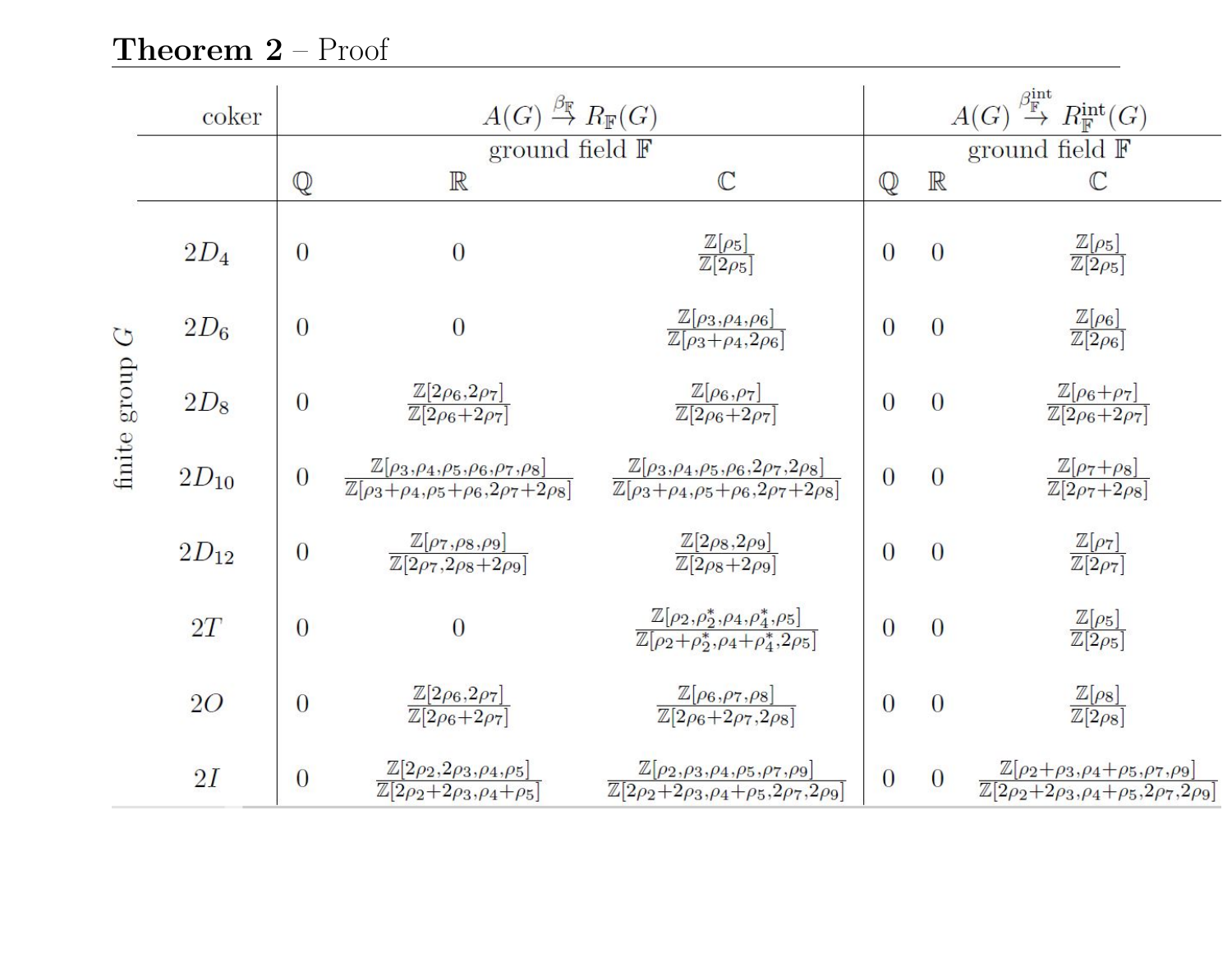#### **Theorem 2** – Physics interpretation

Let  $V \in K_G(*) \simeq R(G)$  a [fractional D-brane](https://ncatlab.org/nlab/show/fractional+D-brane)  $\leftrightarrow$  G-representation,

RR-charge in the g-twisted closed string sector

is the value of its character at  $g$ :

$$
Q_V^{\rm RR}(g) = \frac{1}{|G|} \chi_V(g)
$$

([\[DouglasGreeneMorrisson97,](#page-23-0) (3.8)], [\[DiGo00,](#page-23-1) (2.4)], [\[BCR00,](#page-22-0) (4.65) with (4.41)], [\[EGJ05,](#page-23-2) (4.5)], [\[ReSc13,](#page-25-0) 4.102])

#### Theorem 2 – Physics reformulation:

[Hypothesis](#page-2-0) H implies that fractional D-branes with irrational RR-charge are spurious.

#### Physically plausible?

Some  $V \in K_G(*)$  must be spurious [\[BDHKMMS02,](#page-22-1) 4.5.2].

Irrational RR-charge called a paradox in [\[BachasDouglasSchweigert00,](#page-22-2) (2.8)], also [\[Taylor00,](#page-25-1) [Zho01,](#page-26-0) [Rajan02\]](#page-25-2), apparently unresolved.

If this is indeed a paradox, then hypothesis  $H$  exactly resolves it.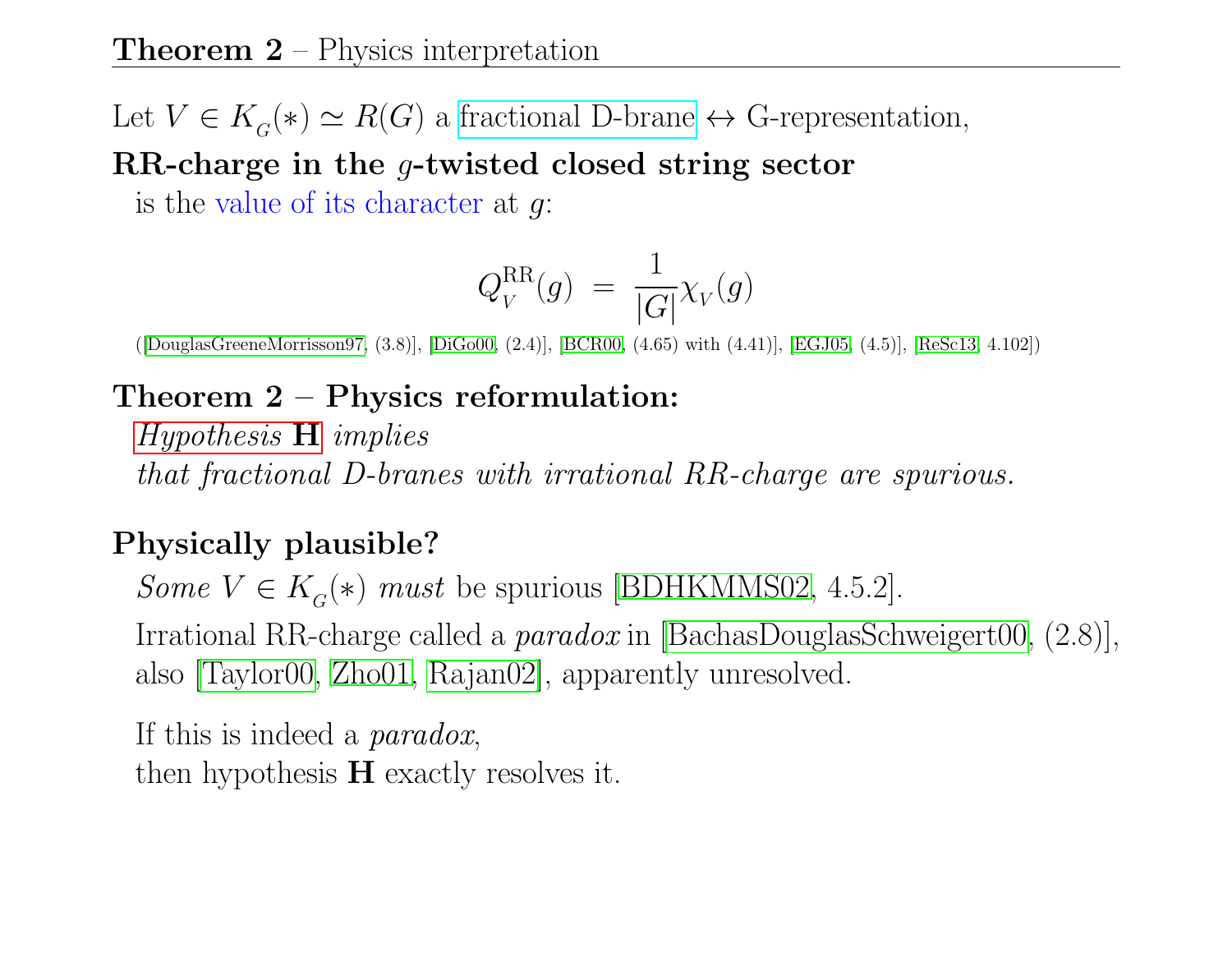#### **Theorem 2** – Physics interpretation

Regard coker( $\beta$ ) under **[McKay correspondence](https://ncatlab.org/nlab/show/McKay+correspondence)** :



#### Most exceptional Example:  $G = 2I$ :

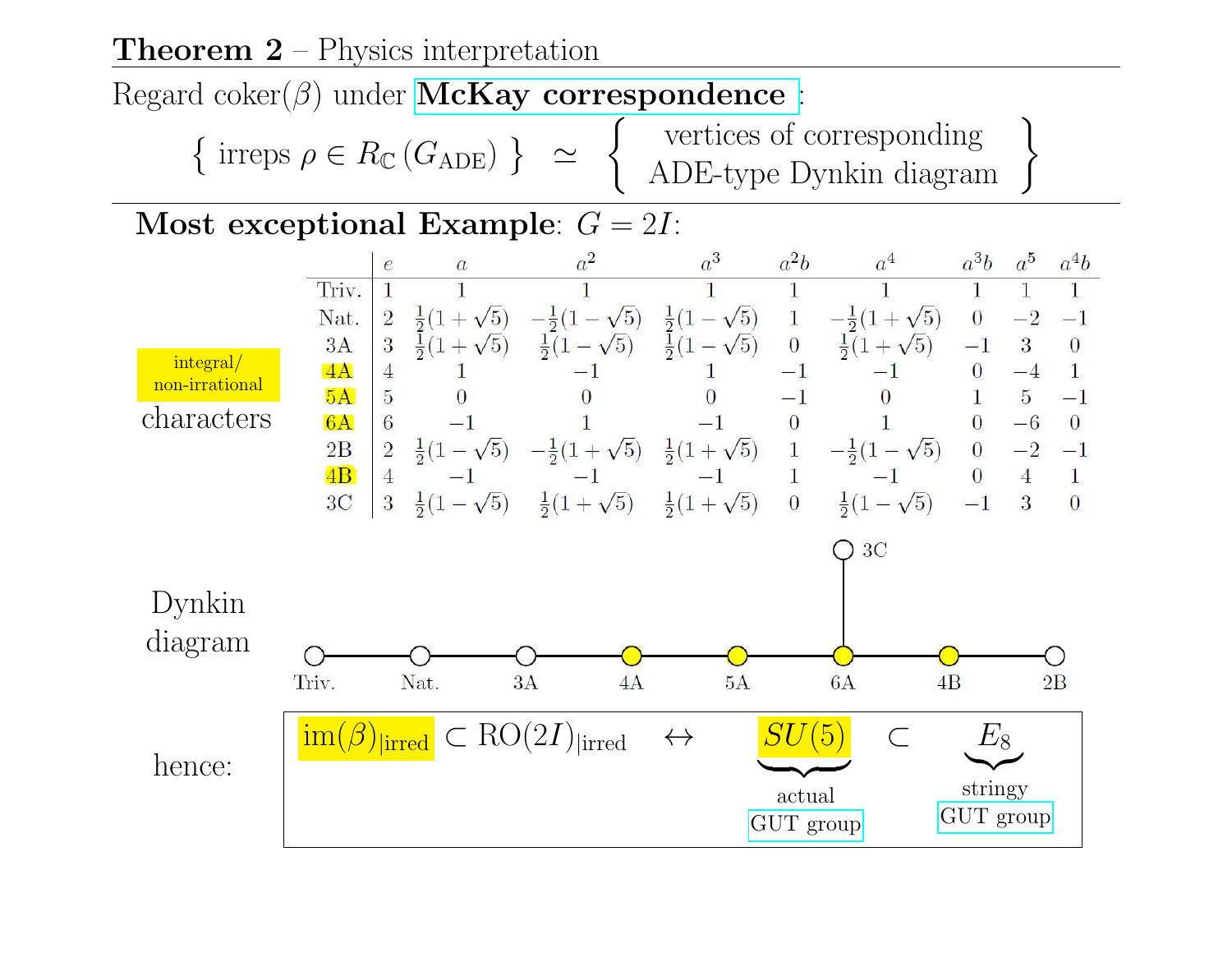## Comparison B to

<span id="page-17-0"></span>ordinary Cohomology and "discrete torsion" of fractional M5-branes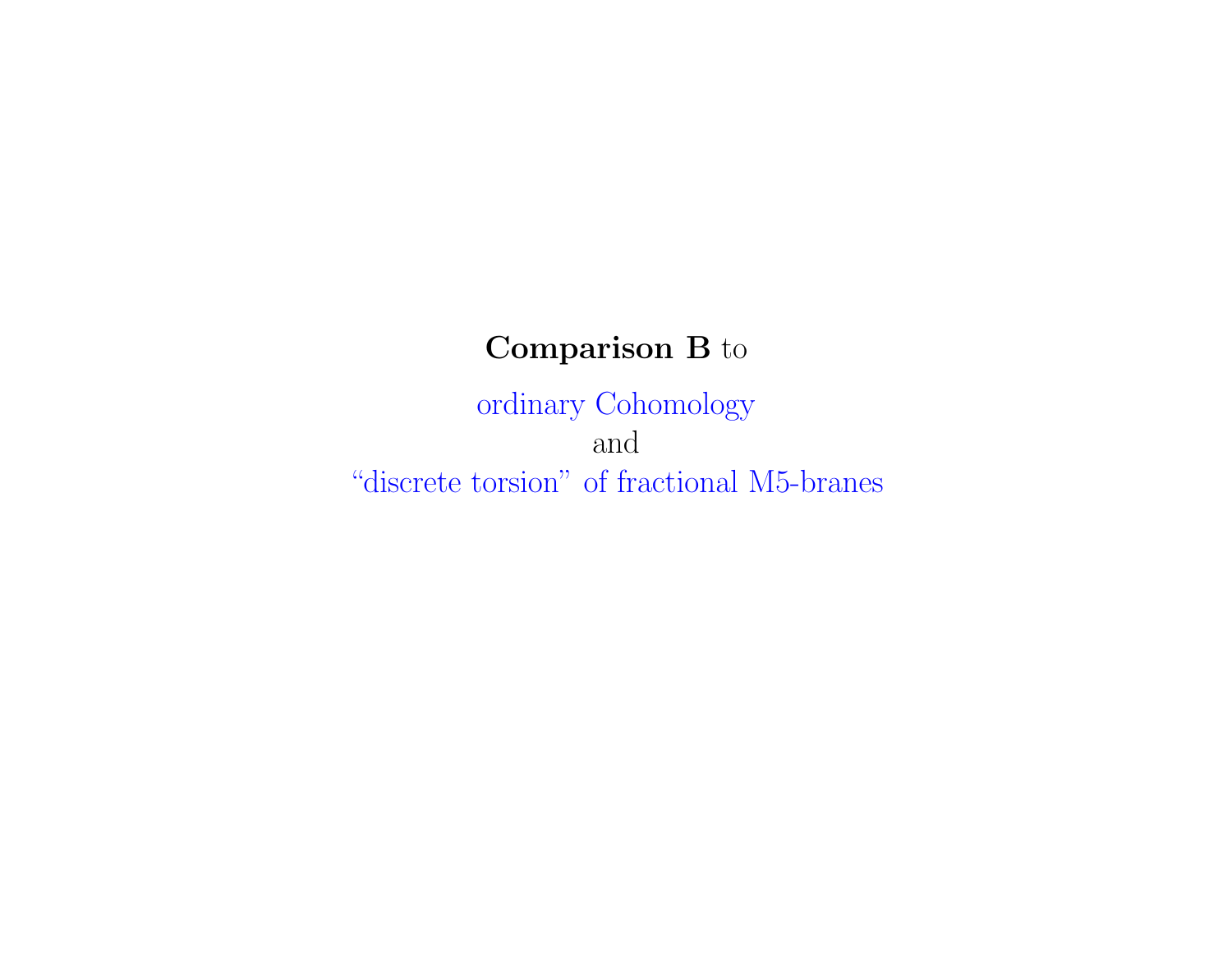#### The comparison homomorphism B

stable Cohomotopy



ordinary cohomology

equivariance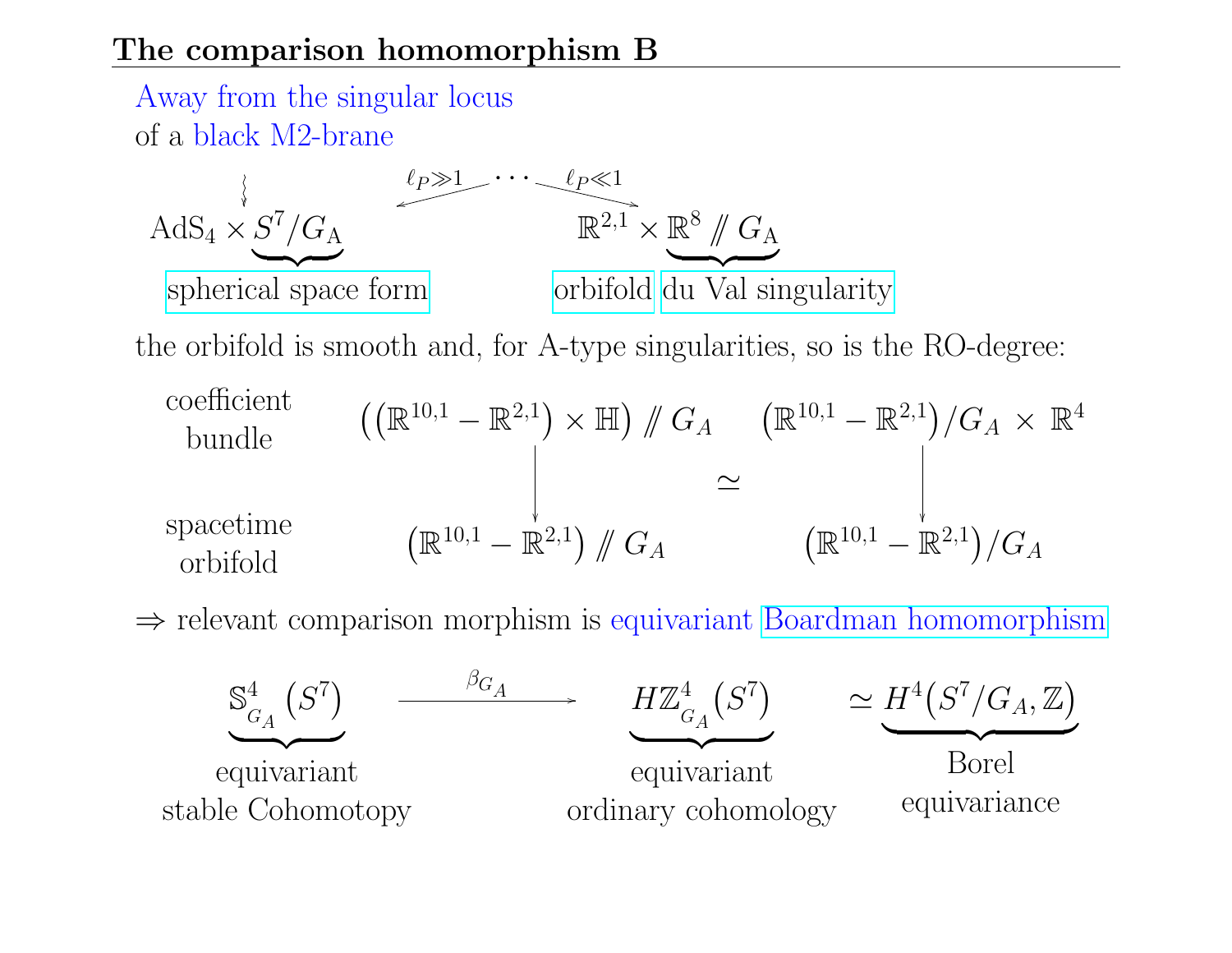#### The comparison homomorphism B

## **Theorem 3 i):** factors through plain Boardman homomorphism:



**Proof.** Use [\[Schwede18,](#page-25-4) Example 4.5.19].  $\Box$ .

**Theorem 3 ii):**  $4 \coker(\beta) = 0$ 

**Proof.** By [\[Arlettaz04,](#page-22-4) Theorem 1.2 b)].  $\Box$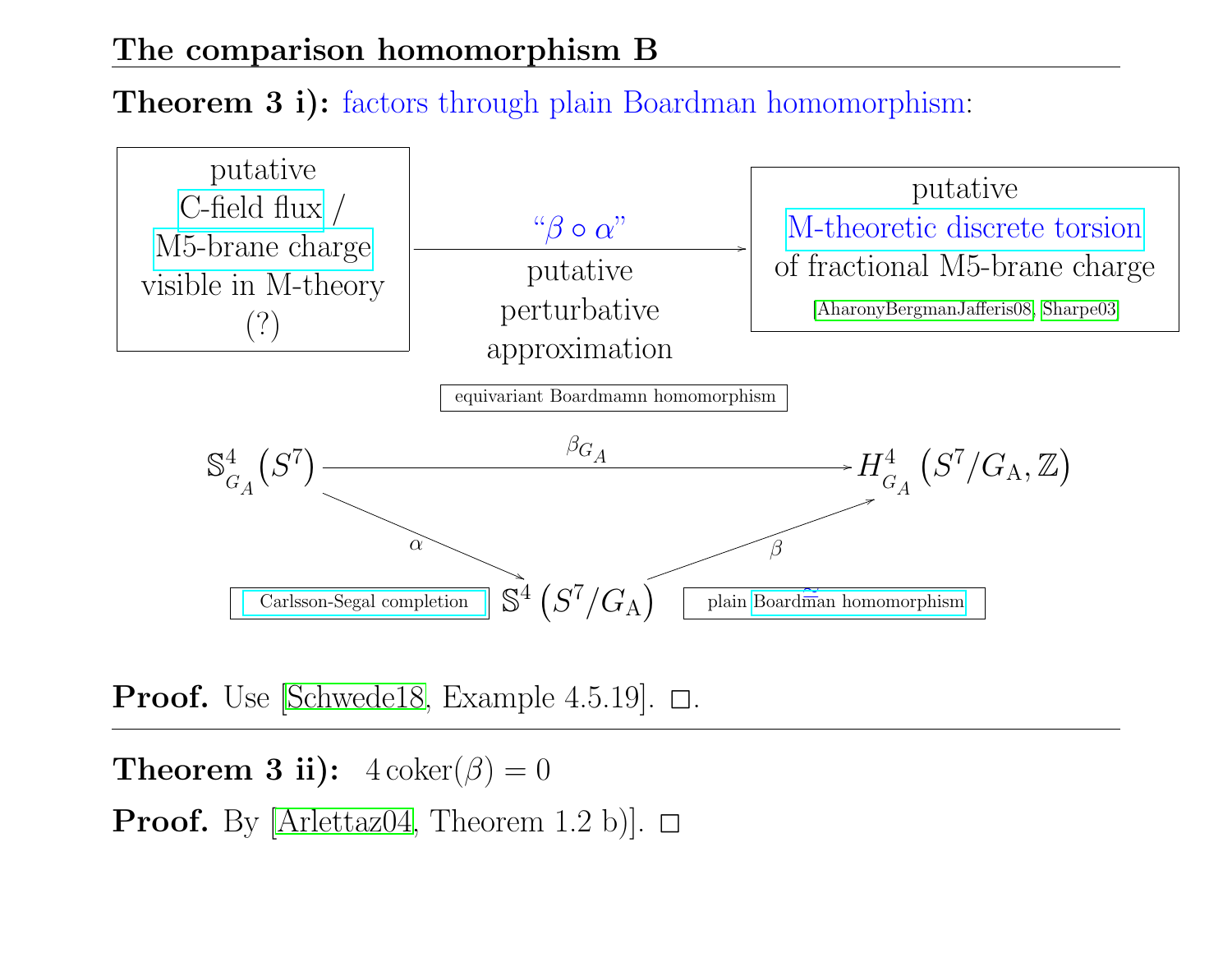#### The comparison homomorphism B

## **Theorem 3 iii):** factors isomorphically through  $k0^4$ :



## Physically reasonable?

This coker( $\beta$ ) is KO-version of what was argued for KU in [\[DiaconescuMooreWitten00\]](#page-23-3).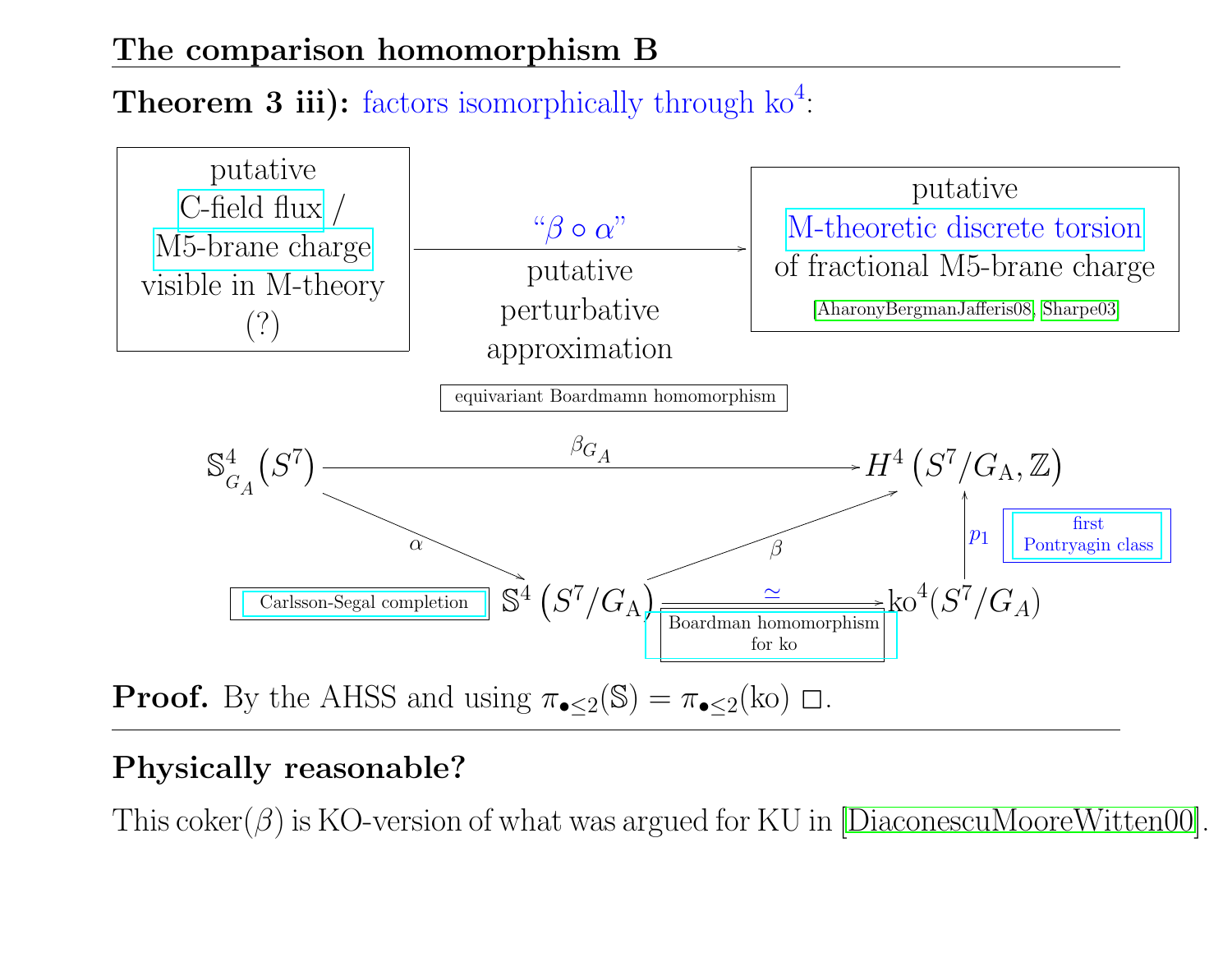#### Conclusion

- 1. [Part I](https://ncatlab.org/schreiber/show/Equivariant+Stable+Cohomotopy+and+Branes) Motivation of [equivariant stable Cohomotopy:](https://ncatlab.org/nlab/show/equivariant+stable+cohomotopy)
	- (a) Derivation of equivariant cohomotopy $\gamma_{\mathbb{Q}}$  from first principles via super homotopy theory of Green-Schwarz sigma-models for M2/M5 [\[FSS13,](#page-24-2) [FSS16a,](#page-24-3) [FSS16b,](#page-24-4) [BSS18,](#page-23-4) [HSS18\]](#page-24-0)
	- (b) Inclusion of anti-branes should mean homotopy-theoretic stabilization " [Hypothesis](#page-2-0) H"
- 2. Part II Consistency checks of Hypothesis  $\mathbf{H}$ :
	- (a) reproduces fractional D-brane charge in equivariant K-theory
		- i. excluding exactly the spurious irrational RR-charges,
		- ii. which may correspond, via McKay, to breaking  $E_8$  to  $SU(5)$  GUT
	- (b) reproduces discrete torsion of fractional M5-branes with DMW-correction.
	- In particular, equivariant stable cohomotopy somehow
	- unifies ordinary cohomology of the C-field with K-theory of D-branes.

#### Outlook:

Bring in super-gravity EOMs  $\Rightarrow$  "self-duality" of M-brane flux  $G_7 = \star G_4$ . Idea: Require cocycle in equivariant stable Cohomotopy to be super-torsion free in higher super Cartan geometry ([\[HSS18,](#page-24-0) 1. ii)]).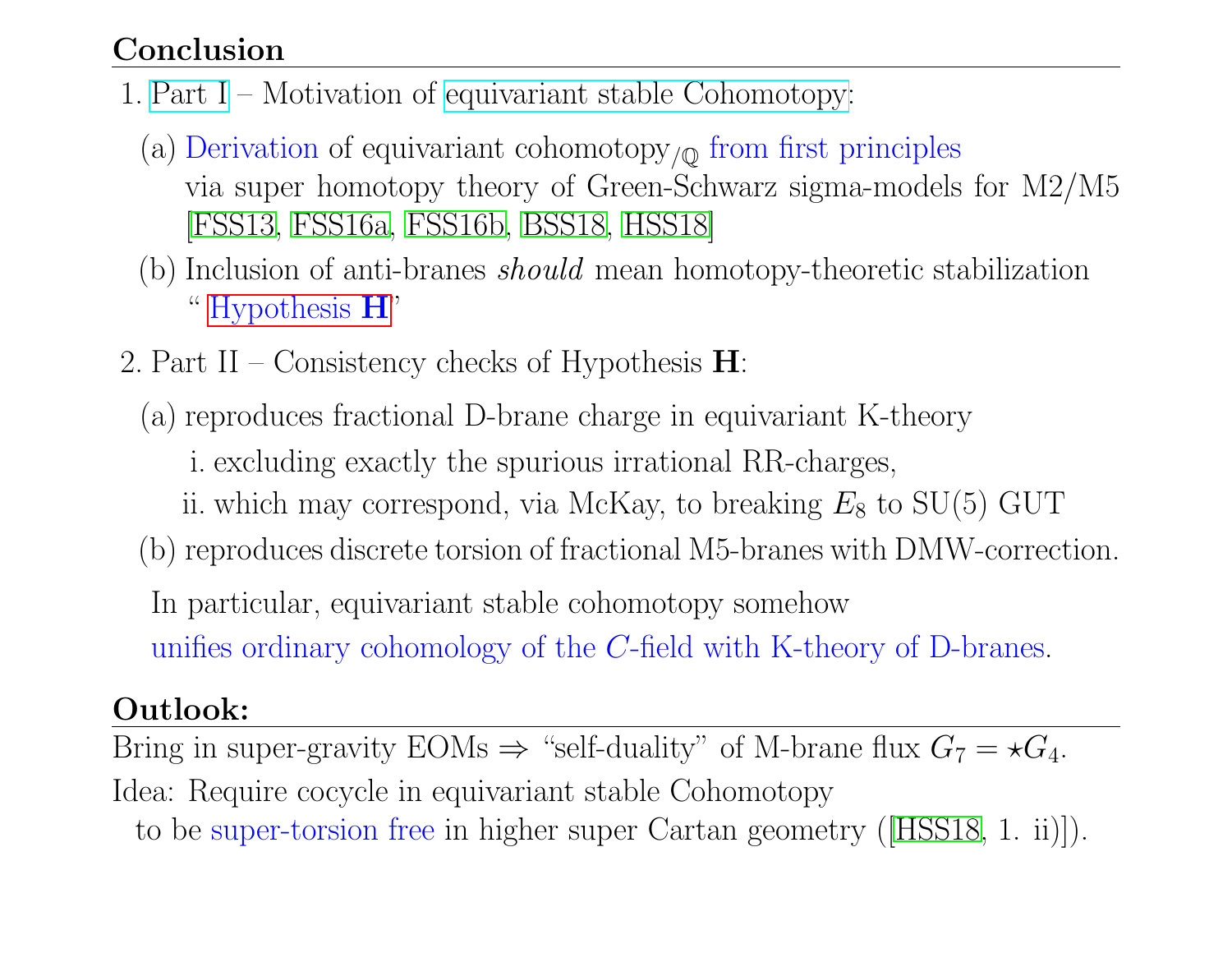#### References

<span id="page-22-3"></span>[AharonyBergmanJafferis08] O. Aharony, O. Bergman, D. L. Jafferis, Fractional M2-branes, JHEP 0811:043,2008 [\[arXiv:0807.4924\]](https://arxiv.org/abs/0807.4924)

<span id="page-22-4"></span>[Arlettaz04] D. Arlettaz,

The generalized Boardman homomorphisms,

Central European Journal of Mathematics March 2004, Volume 2, Issue 1

<span id="page-22-2"></span>[BachasDouglasSchweigert00] C. Bachas, M. Douglas, C. Schweigert, Flux Stabilization of D-branes, JHEP 0005:048, 2000 [\[arXiv:hep-th/0003037\]](https://arxiv.org/abs/hep-th/0003037)

<span id="page-22-0"></span>[BCR00] M. Billó, B. Craps, F. Roose,

Orbifold boundary states from Cardy's condition, JHEP 0101:038, 2001 [\[arXiv:hep-th/0011060\]](https://arxiv.org/abs/hep-th/0011060)

<span id="page-22-1"></span>[BDHKMMS02] J. de Boer, R. Dijkgraaf, K. Hori, A. Keurentjes, J. Morgan, D. Morrison, S. Sethi, Triples, Fluxes, and Strings,

Adv.Theor.Math.Phys. 4 (2002) 995-1186 [arXiv:hep-th/0103170](https://arxiv.org/abs/hep-th/0103170)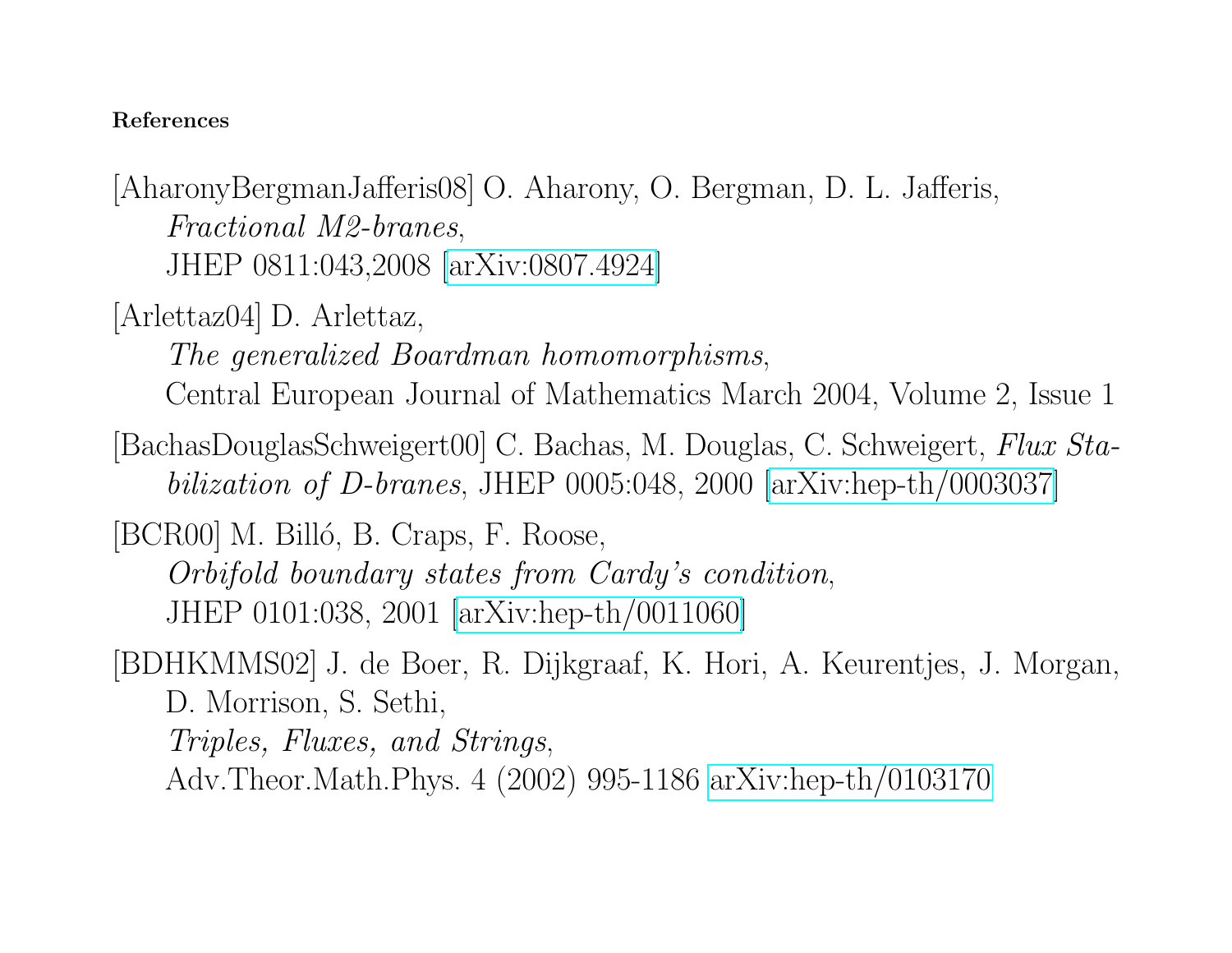<span id="page-23-4"></span>[BSS18] V. Braunack-Mayer, H. Sati, U. Schreiber [Gauge enhancement via Parameterized stable homotopy theory](https://ncatlab.org/schreiber/show/Gauge+enhancement+of+Super+M-Branes), [[arXiv:1806.01115](https://arxiv.org/abs/1806.01115)]

<span id="page-23-0"></span>[DouglasGreeneMorrisson97] M. R. Douglas, B. R. Greene, D. R. Morrison, Orbifold Resolution by D-Branes, Nucl.Phys.B506:84-106, 1997 [\[hep-th/9704151\]](https://arxiv.org/abs/hep-th/9704151)

<span id="page-23-1"></span>[DiGo00] D. Diaconescu, J. Gomis, Fractional Branes and Boundary States in Orbifold Theories, JHEP 0010 (2000) 001 [\[arXiv:hep-th/9906242\]](https://arxiv.org/abs/hep-th/9906242)

<span id="page-23-3"></span>[DiaconescuMooreWitten00] D. Diaconescu, G. Moore, E. Witten,

A Drivation of K-Theory from M-Theory, Adv.Theor.Math.Phys.6:1031-1134,2003 [arXiv:hep-th/0005091](https://arxiv.org/abs/hep-th/0005091)

<span id="page-23-2"></span>[EGJ05] B. Ezhuthachan, S. Govindarajan, T. Jayaraman, A quantum McKay correspondence for fractional branes on orbifolds, JHEP 0508 (2005) 050 [\[arXiv:hep-th/0504164\]](https://arxiv.org/abs/hep-th/0504164)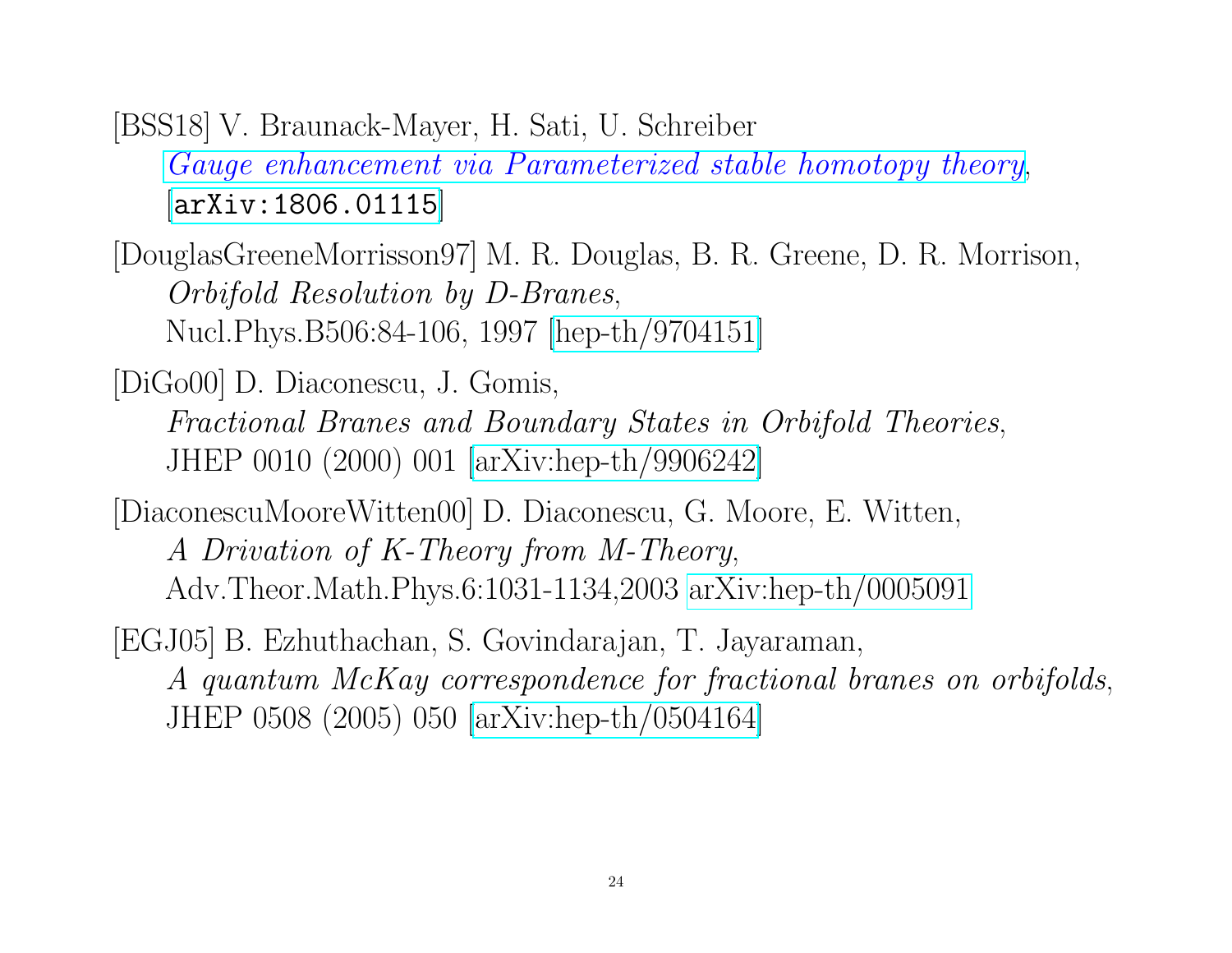<span id="page-24-2"></span>[FSS13] D. Fiorenza, H. Sati, U. Schreiber,

Super Lie n[-algebras, higher WZW models, and super](https://ncatlab.org/schreiber/show/The+brane+bouquet) p-branes, [Intern. J. Geom. Meth. Mod. Phys.](http://www.worldscientific.com/doi/abs/10.1142/S0219887815500188) 12 (2015) 1550018 , [\[arXiv:1308.5264\]](http://arxiv.org/abs/1308.5264)

<span id="page-24-3"></span>[FSS16a] D. Fiorenza, H. Sati, U. Schreiber,

[Sphere valued supercocycles in M-theory and type IIA string theory](https://ncatlab.org/schreiber/show/Rational+sphere+valued+supercocycles+in+M-theory), [J. Geom. Phys.](https://doi.org/10.1016/j.geomphys.2016.11.024) 114 (2017) 91-108, [[arXiv:1606.03206](https://arxiv.org/abs/1606.03206)].

<span id="page-24-4"></span>[FSS16b] D. Fiorenza, H. Sati, U. Schreiber, T-Duality from super Lie n[-algebra cocycles for super p-branes](https://ncatlab.org/schreiber/show/T-Duality+from+super+Lie+n-algebra+cocycles+for+super+p-branes), [ATMP Volume 22 \(2018\) Number 5,](http://www.intlpress.com/site/pub/pages/journals/items/atmp/content/vols/0022/0005/) [[arXiv:1611.06536](https://arxiv.org/abs/1611.06536)].

<span id="page-24-0"></span>[HSS18] J. Huerta, H. Sati, U. Schreiber,

[Real ADE-equivariant \(co\)homotpy of super M-branes](https://ncatlab.org/schreiber/show/Equivariant+homotopy+and+super+M-branes), [\[arXiv:1805.05987\]](https://arxiv.org/abs/1805.05987).

<span id="page-24-1"></span>[LewisMaySteinberger86] L. G. Lewis Jr., P. May, M. Steinberger [Equivariant stable homotopy theory](https://ncatlab.org/nlab/show/geometric+fixed+point+spectrum#LewisMaySteinberger86), Springer Lecture Notes in Mathematics Vol.1213. 1986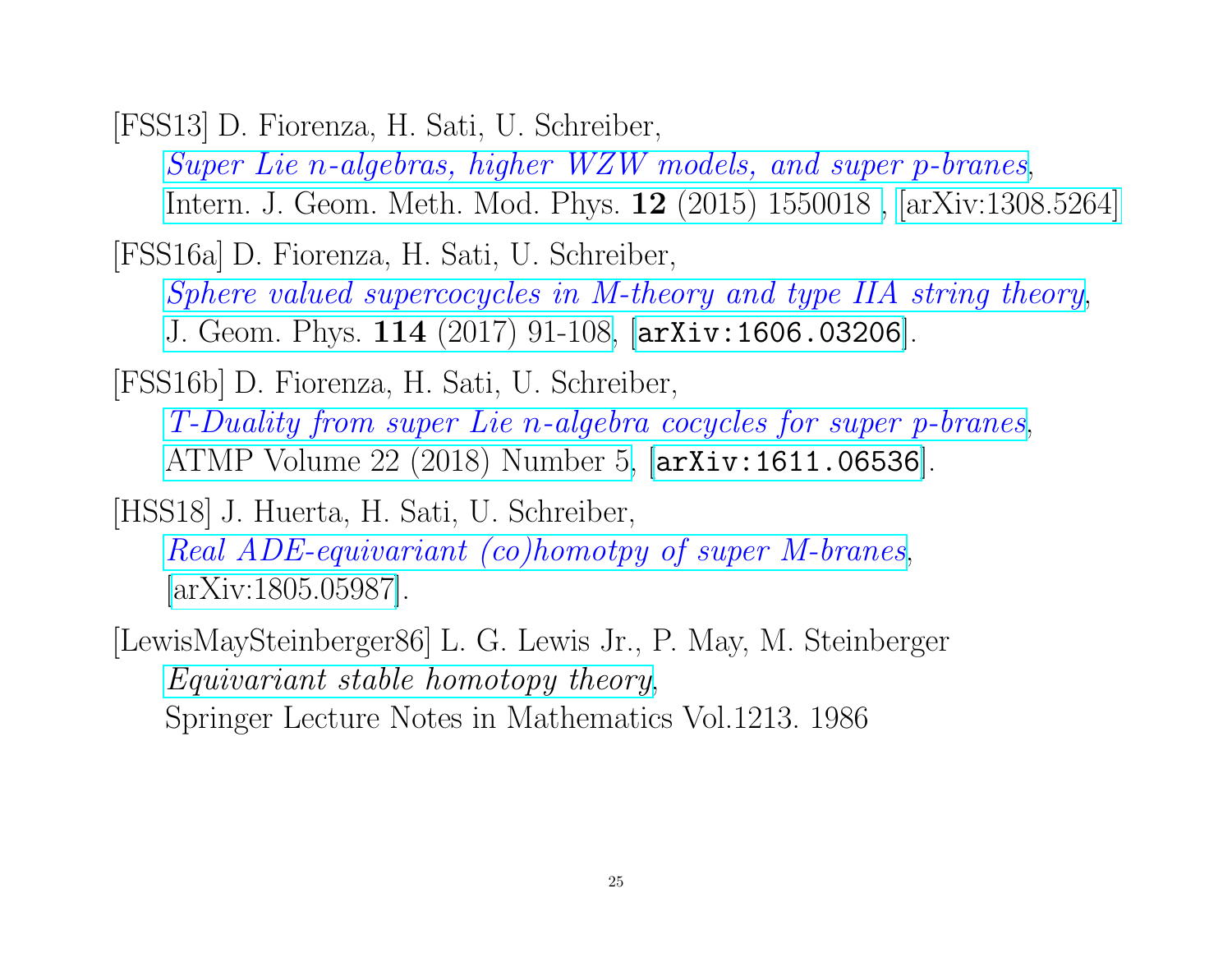<span id="page-25-2"></span>[Rajan02] P. Rajan,

D2-brane RR-charge on  $SU(2)$ , Phys.Lett. B533 (2002) 307-312 [\[hep-th/0111245\]](https://arxiv.org/abs/hep-th/0111245)

<span id="page-25-0"></span>[ReSc13] A. Recknagel, V. Schomerus, Boundary Conformal Field Theory and the Worldsheet Approach to D-Branes, Cambridge University Press, 2013

<span id="page-25-4"></span>[Schwede18] S. Schwede,

Global homotopy theory

Cambridge University Press, 2018 [\[arXiv:1802.09382\]](https://arxiv.org/abs/1802.09382)

<span id="page-25-3"></span>[Sharpe03] E. Sharpe,

Analogues of Discrete Torsion for the M-Theory Three-Form, Phys.Rev. D68 (2003) 126004 [\[hep-th/0008170\]](https://arxiv.org/abs/hep-th/0008170)

<span id="page-25-1"></span>[Taylor00] W. Taylor,

D2-branes in B fields, JHEP 0007 (2000) 039 [\[arXiv:hep-th/0004141\]](https://arxiv.org/abs/hep-th/0004141)